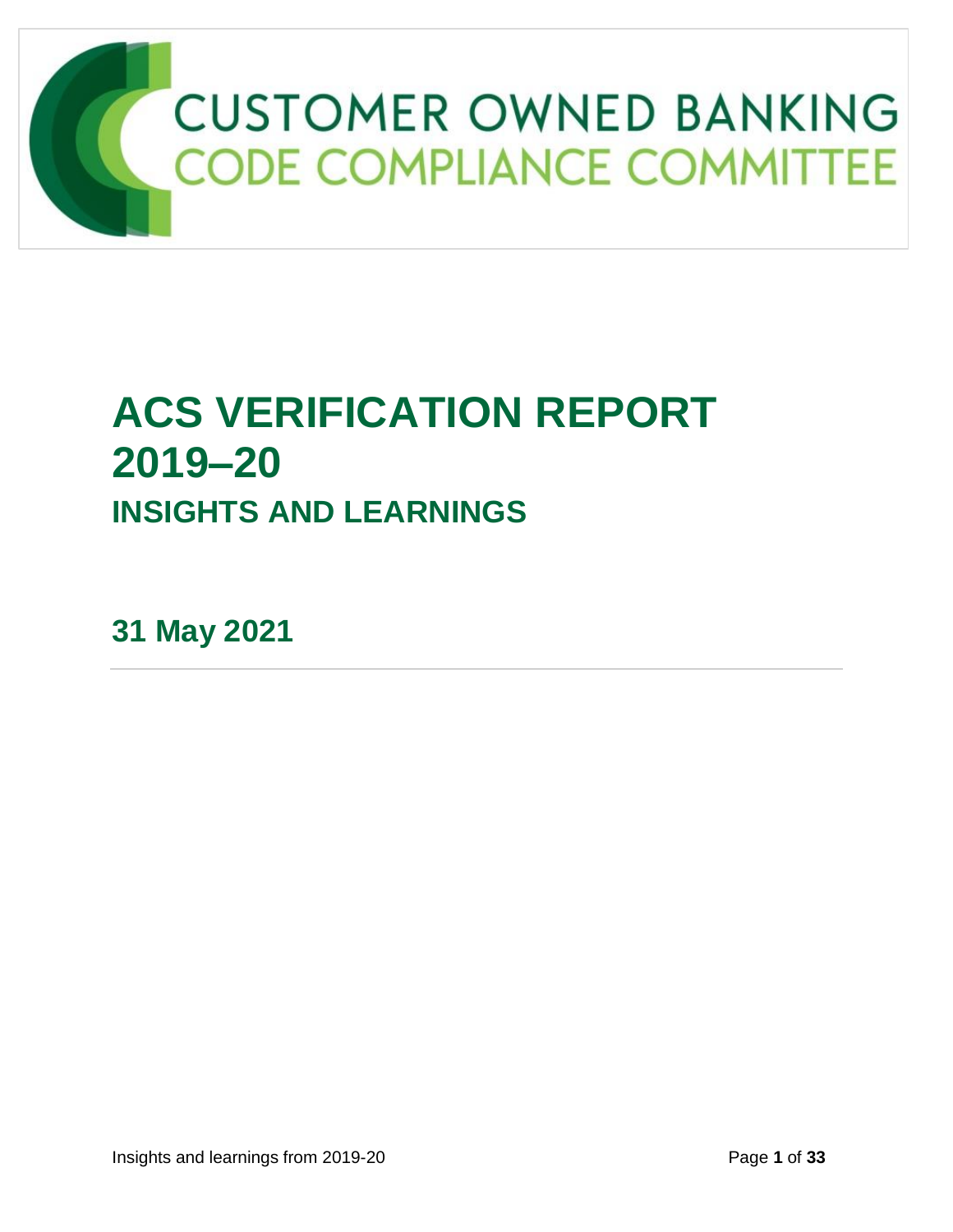# **Contents**

| Appendix 3: About the Code, the Committee and the Compliance Manager 33 |  |
|-------------------------------------------------------------------------|--|
|                                                                         |  |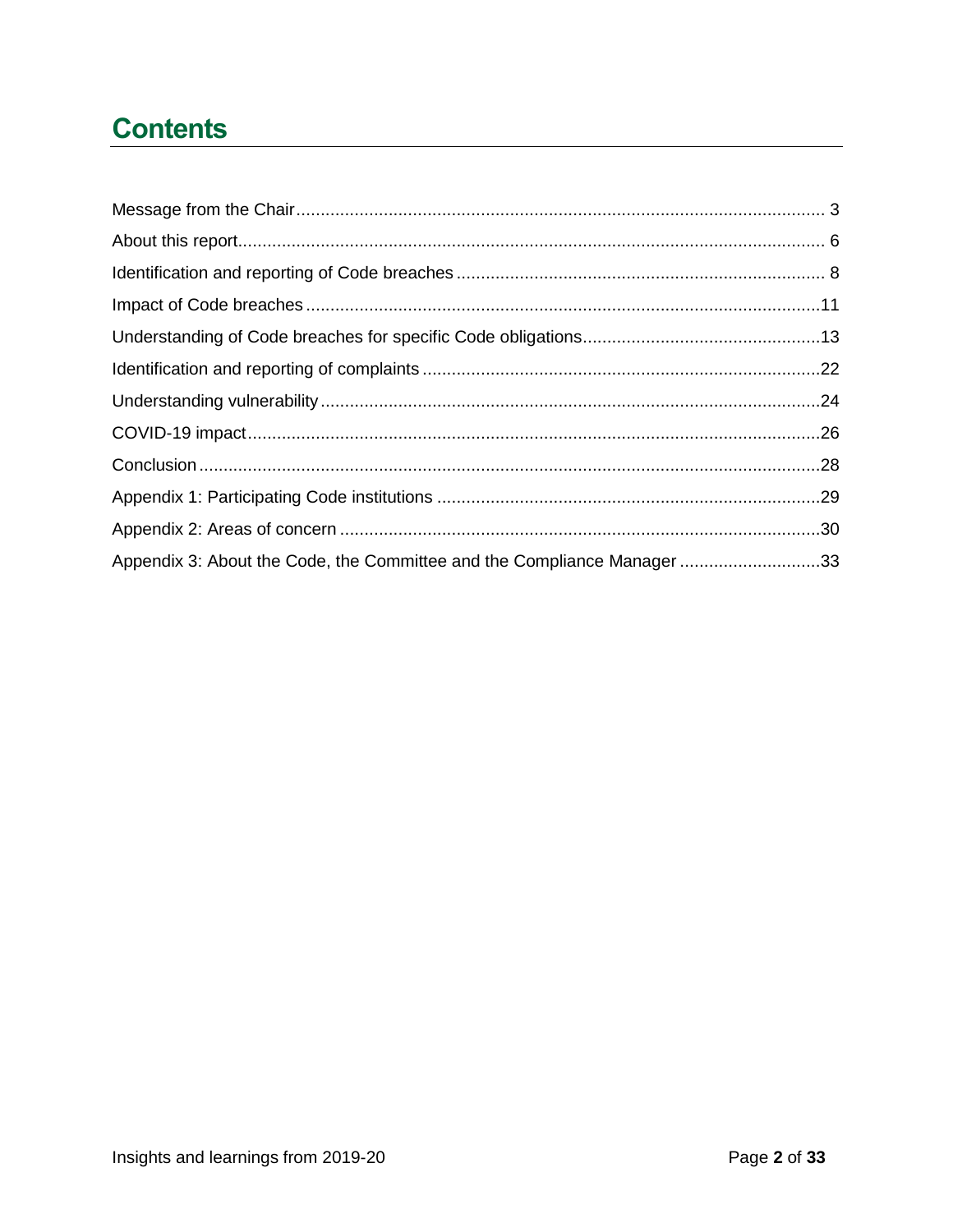# <span id="page-2-0"></span>**Message from the Chair**

I am pleased to present the 2019–20 Annual Compliance Statement (ACS) Verification Report of the Customer Owned Banking Code Compliance Committee (the Committee).

In 2019–20, Code subscribers self-reported 2,537 breaches.<sup>1</sup>

This report is based on discussions between staff on behalf of the Committee with 25 Codesubscribing customer owned banking institutions that participated in our ACS Verification Program.

It provides in-depth coverage of subscribers' reporting of Code compliance, along with examples of better industry practice, and guidance and recommendations from the Committee on areas where the reporting indicates that compliance could be improved.

In recognition of the significant and unprecedented operational challenges faced by Code subscribers during the 2019–20 reporting period due to the COVID-19 pandemic, the Committee gave subscribers additional time to complete their 2019-20 ACS questionnaire.

This has resulted in this year's ACS Verification Program concluding later than normal. Accordingly, the findings are presented separately in this report, rather than being included in our Annual Report.

The discussions with Code subscribers have helped shape the structure and content of this report.

### **The connection between high reported breach numbers and solid compliance frameworks**

The Committee noted a distinct connection between the volume of breaches an institution selfreports and the strength of their compliance frameworks.

We found that institutions that reported high breach numbers generally appear to have in place solid Code compliance frameworks that include effective breach detection mechanisms, auditing and monitoring functions, and appropriate compliance training for their staff. Many also spoke of having more closely monitored compliance with specific Code obligations, such as responsible lending practices and customer privacy, and in some cases, this has led to higher levels of reported breaches in these areas.

Conversely, institutions that reported low breach numbers were found to have less rigorous breach identification and reporting processes, as well as staff who are less aware of their Code compliance obligations.

Far from indicating complete Code compliance, an institution repeatedly self-reporting no breaches is highly likely to have inadequate processes, procedures and systems, and staff that are neither encouraged nor supported to self-report Code breaches.

 $\overline{a}$ 

<sup>1</sup> See page 12 of the COBCCC Annual Report 2019-20 **<https://www.cobccc.org.au/app/uploads/2020/12/COBCCC-Annual-Report-2019-20.pdf>**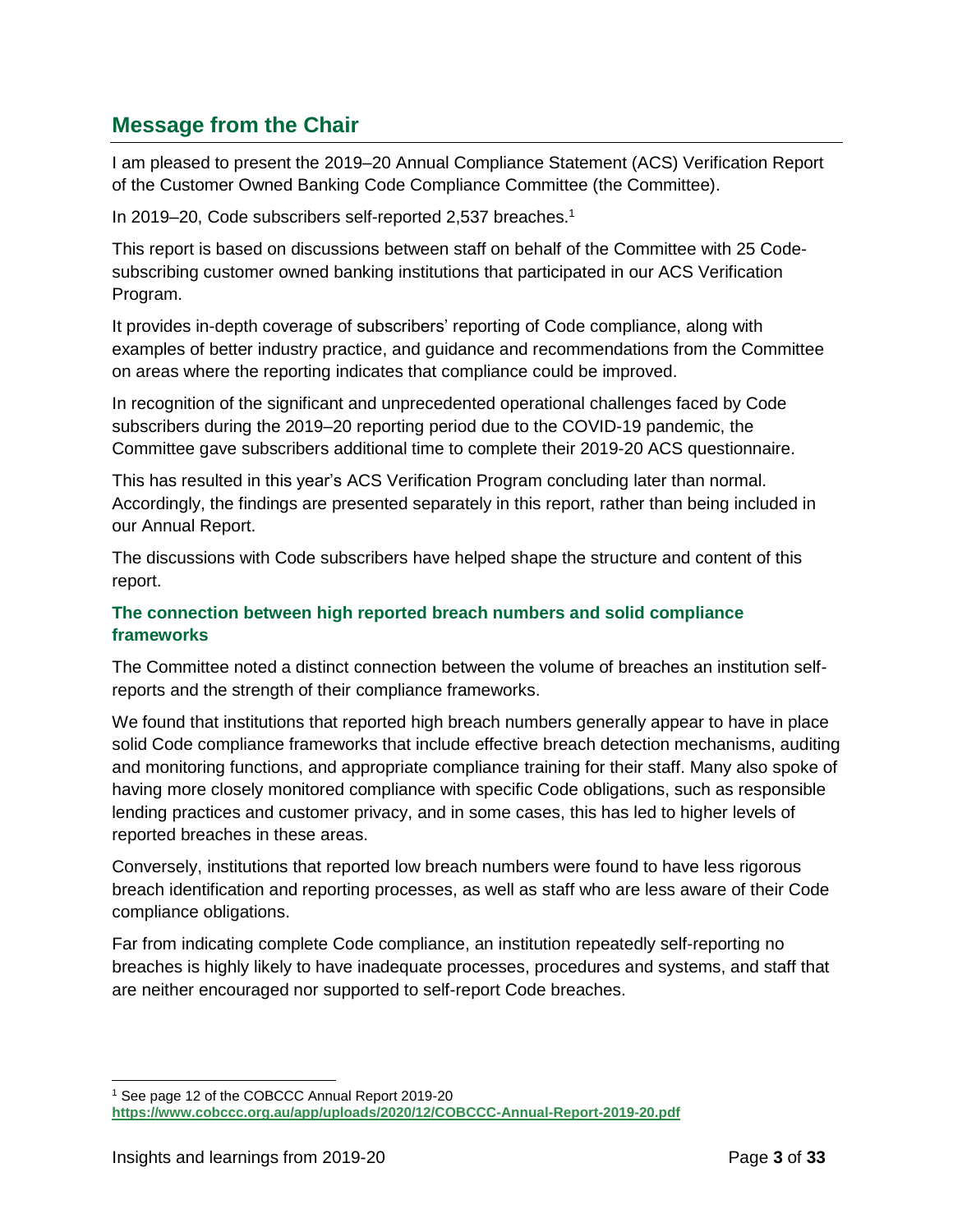Any institution that reported nil breaches in 2019–20 is urged to review its compliance frameworks and ensure that staff across the business understand their Code compliance obligations and the importance of recording and reporting all breaches.

#### **Issues with the ACS reporting process**

Discussions with subscribers about the accuracy of their data revealed some confusion and misunderstanding around the reporting requirements of the ACS and Breach Data Report.

In one example relating to the financial impact of Code breaches, subscribers said they understood the term "financial impact" to mean the amount outstanding once remediation had been paid to the customer, rather than the pre-remediation amount.

In another example, several institutions were found to have reported all customer service incidents as breaches without first determining whether or not they constituted a breach of the Code, which led to overreporting for the 2019-20 period.

The Committee is reviewing the instructions for completing the Breach Data Report in light of this feedback.

#### **Responding to vulnerable customers**

The Committee asked each of the participants in the ACS Verification Program to share their strategies for identifying and dealing with customers in vulnerable circumstances.

We were encouraged to learn that institutions of all sizes are working to ensure that the protection of vulnerable customers, including older people and those experiencing financial hardship, is front of mind across the business.

Many are actively increasing staff awareness of vulnerability via focused training programs and supporting staff to respond to vulnerable customers with sensitivity and compassion.

Some have appointed a dedicated Vulnerable Customer Advocate to assist vulnerable customers when dealing with the institution. Others are leveraging technology to protect vulnerable customers from financial scams and fraud.

We hope to see every customer owned banking institution take inspiration from the examples we share in this report.

#### **Business continuity during the COVID-19 pandemic**

It appears that Code subscribers responded well to the COVID-19 pandemic. From the outset, institutions diverted staff from across the business to customer service and financial hardship teams to help respond to the increasing number of requests for loan deferrals and financial hardship assistance and to answer general enquiries.

Many institutions took a personalised approach to helping customers, contacting or visiting them to discuss their specific needs and offer assistance.

The Committee hopes that all institutions provide an appropriate level of individualised care and support for their customers and local communities, even as Australia recovers from the economic and social impacts of COVID-19.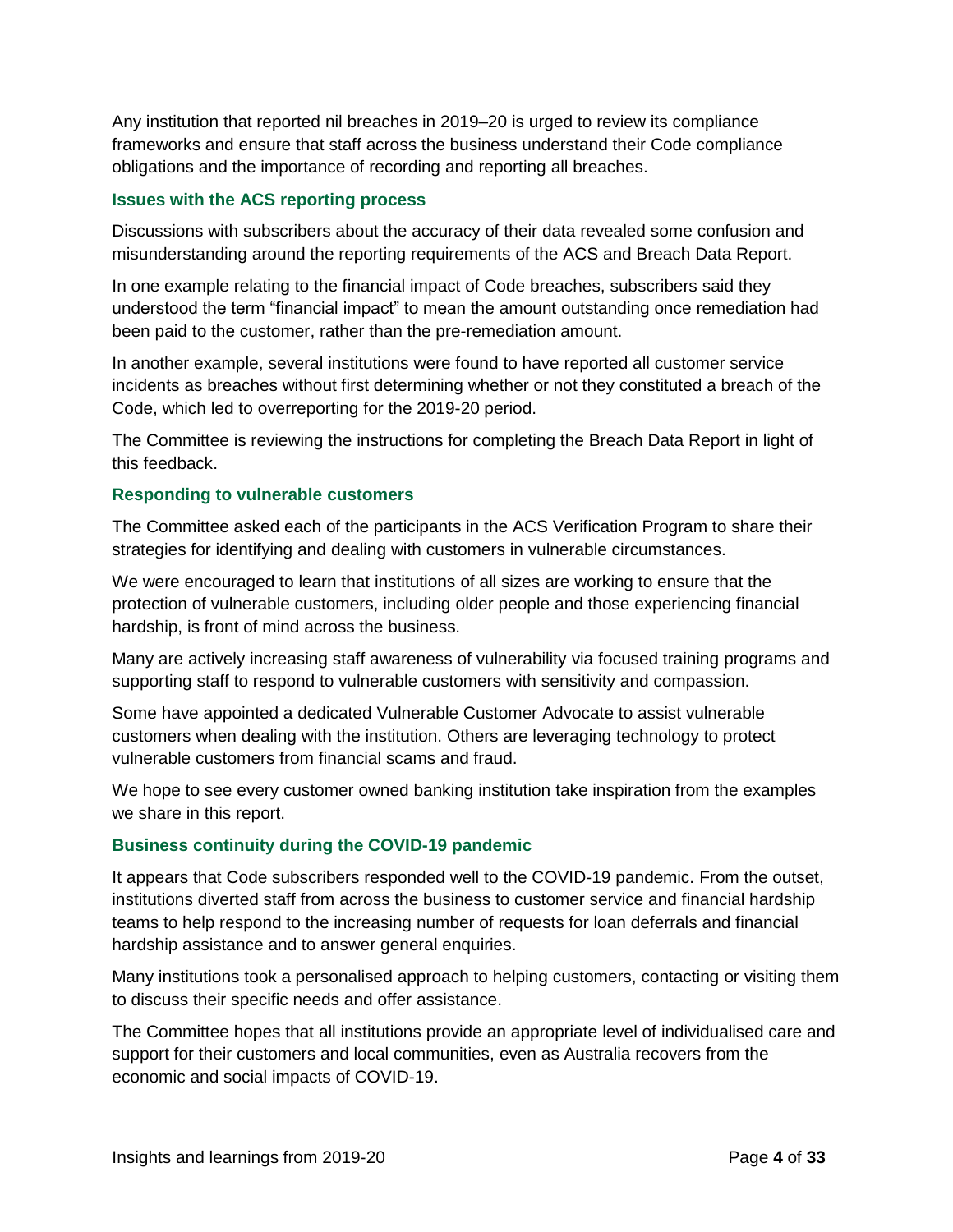#### **Appreciation**

I take this opportunity to thank the 25 institutions that were involved in the 2019–20 ACS Verification Program. The Committee appreciates their willingness to discuss the challenges that they and the industry as a whole are facing, as well as their receptiveness to our feedback on ways to improve their breach data reporting.

Looking ahead, the Committee's plans are that ACS verification conferences will be able to be conducted with all Code subscribers on an annual basis.

Jocelyn Furlan

**Jocelyn Furlan** Independent Chair Customer Owned Banking Code Compliance Committee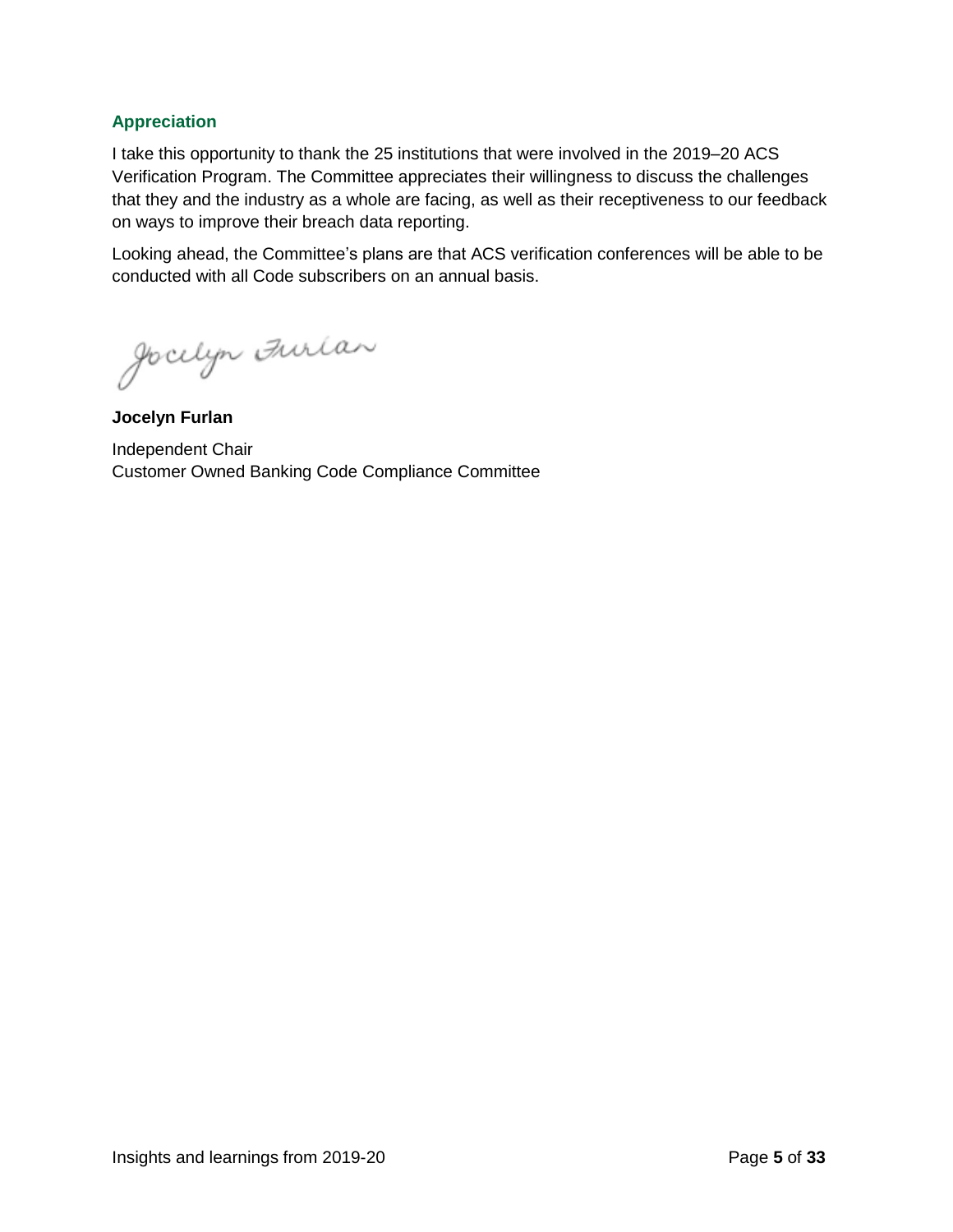# <span id="page-5-0"></span>**About this report**

This report provides a detailed analysis of the findings of the 2019–20 Annual Compliance Statement (ACS) Verification Program. It includes the Committee's observations on the overall Code compliance of the customer owned banking sector, as well as guidance and recommendations for institutions on how to improve their compliance reporting and achieve better practice within their organisation.

It follows on from our 2019–20 Annual Report,<sup>2</sup> which was published in December 2020 prior to the completion of the 2019–20 ACS Verification Program. This report provides more detail in relation to the Program.

### **Purpose of the ACS Verification Program**

The Committee's Compliance Manager<sup>3</sup> undertakes the ACS Verification Program each year which includes a series of conferences with a sample group of Code subscribers to validate their breach reporting and gain insights into the day-to-day management of their Code compliance obligations (see below under 'Methodology' for more detail about this).

The aim of the program is for the Committee to hear directly from subscribers about:

- the story behind their data
- the context for their reported breach numbers
- how they identify and respond to breaches of the Code
- any emerging trends
- their strategies for improving their overall Code compliance
- any examples of good practice that can be shared with the industry.

The program also provides Code subscribers with the opportunity to:

- raise with the Compliance Manager any concerns they may have about the ACS process
- receive feedback and quidance from the Committee about completing their ACS
- review and improve their compliance monitoring and breach data reporting
- identify any emerging risks or issues.

#### **Methodology**

In previous years, ACS verification conferences have been conducted with a sample group of around 20 customer owned banking institutions, representing approximately one-third of all Code subscribers. Under this arrangement, each group takes part in the ACS Verification Program every three years to give the Compliance Manager the opportunity to engage regularly with all institutions about their ACS and breach data reporting.

**<sup>2</sup>** [www.cobccc.org.au/app/uploads/2020/12/COBCCC-Annual-Report-2019-20.pdf](http://www.cobccc.org.au/app/uploads/2020/12/COBCCC-Annual-Report-2019-20.pdf)

<sup>3</sup> For information on the operations of the Committee see **[Appendix 3](#page-32-0)**.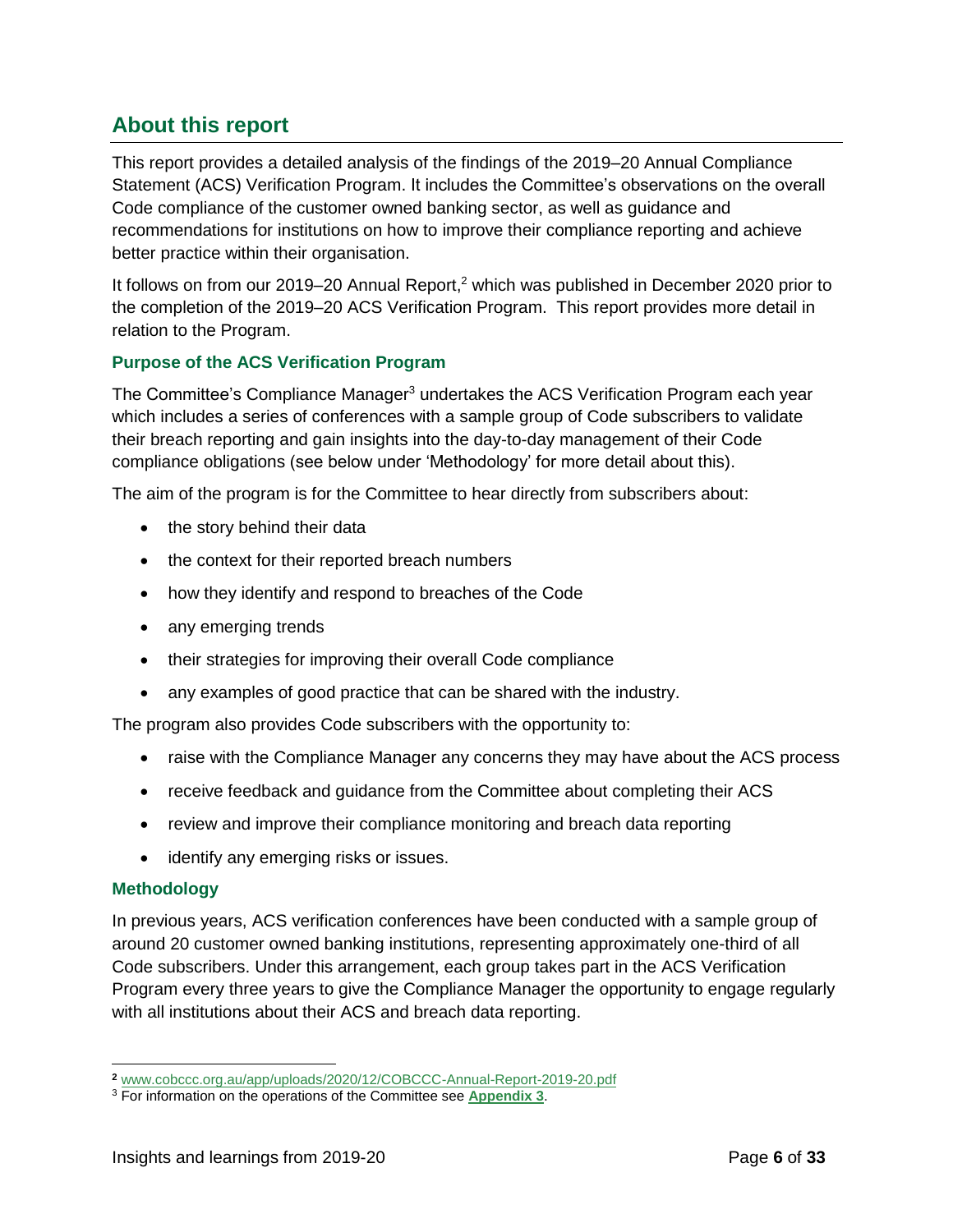This year, the Committee extended the program to include more Code subscribers, bringing the total to 25. Most participants last took part in the program in 2017 and represented a range of locations and business sizes, including:

- 13 Category A institutions (over \$2b in assets)
- 5 Category B institutions (between \$1b and \$2b in assets)
- 4 Category C institutions (between \$500m and \$1b in assets)
- 2 Category D institutions (between \$200m and \$500m in assets)
- 1 Category E institution (under \$200m in assets).<sup>4</sup>

The ACS verification conferences provide a good opportunity for the Compliance Manager to meet with senior staff from Code-subscribing institutions and it was encouraging to see a crosssection of employees represented at the conferences this year, including staff from Legal and Compliance Departments and Complaints Departments, as well as Chief Risk Officers and other departmental heads.

From the Committee's viewpoint, we appreciate being able to gain a better understanding of institutions' breach data, complaints reporting and monitoring mechanisms and to provide them with guidance and support in these areas. It is hoped that this guidance and support, along with our feedback for improving the ACS and breach data reporting process, are shared with institutions' Boards and Executive Management teams.

 <sup>4</sup> Further detail about participating Code subscribers can be found in **[Table 1 Appendix 1](#page-28-0)**.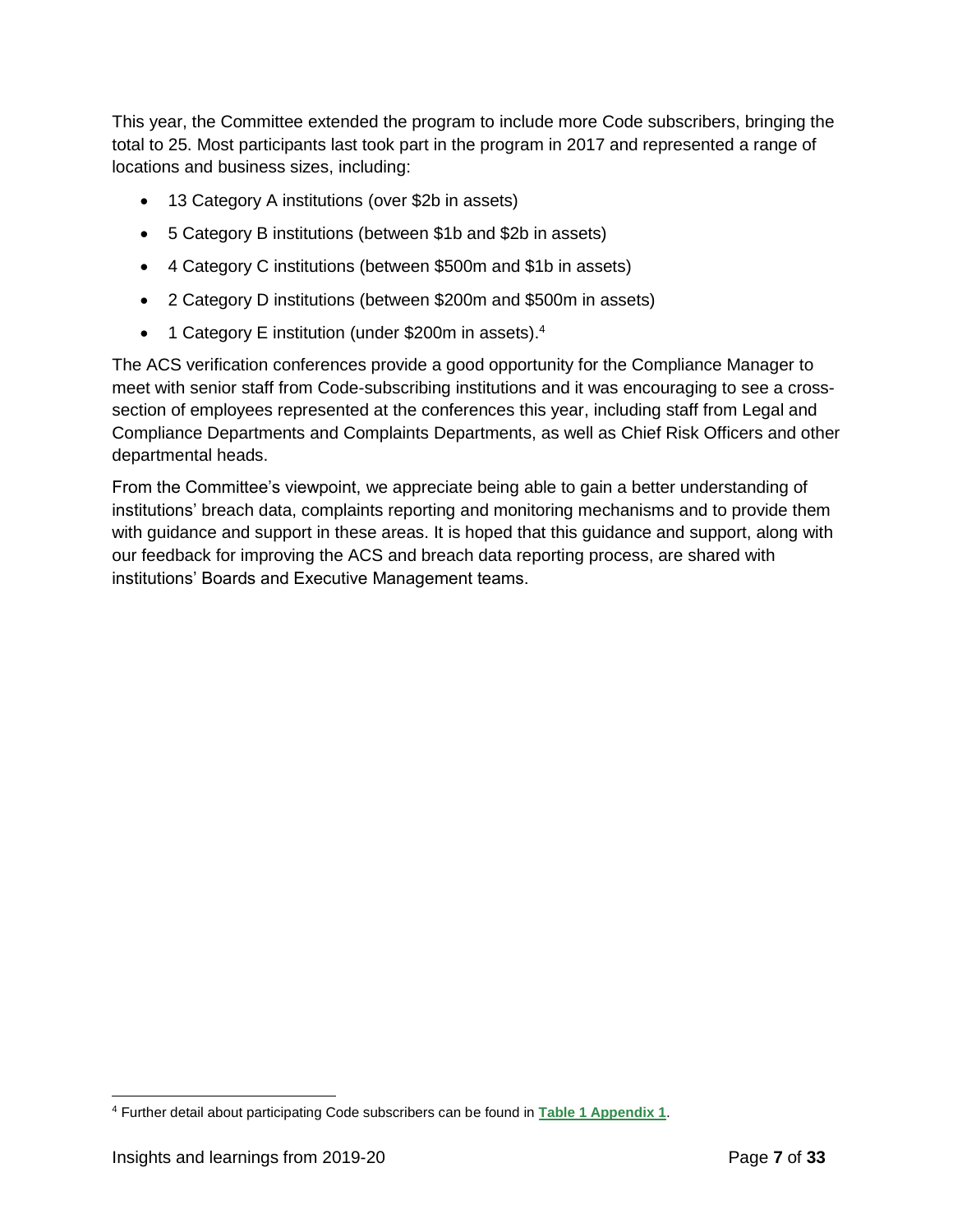# <span id="page-7-0"></span>**Identification and reporting of Code breaches**

Code subscribers are required to self-report Code breaches to the Committee each year via the ACS. The information we receive from institutions about how and why they have breached the Code helps us identify current and emerging risks, as well as provide guidance on better industry practice.

In recent years, we have seen a large variance in reporting culture, with some Code subscribers self-reporting multiple breaches and others self-reporting nil breaches. In 2019–20, one Code subscriber self-reported 636 breaches while 16 Code subscribers self-reported nil breaches. There was also a significant variance in the number of breaches self-reported by Category A Code subscribers: one subscriber reported more than 500 breaches, while another reported nil breaches.

The Committee's aim in discussing breach reporting with the institutions that participated in the ACS Verification Program was to establish why there are such reporting inconsistencies each year and to better understand the following:

- How do institutions identify and record Code breaches?
- What breach reporting mechanisms do they have in place?
- What actions do they take to remediate Code breaches?

# **Better reporting processes led to higher breach reporting**

All Code subscribers that participated in the 2019–20 ACS Verification Program spoke of having a positive breach reporting culture, whereby staff are encouraged to report Code breaches, and

there are systems and processes in place to support breach reporting and monitoring. However, we identified distinct differences in the processes put in place by subscribers reporting higher and lower volumes of breaches.

Those who self-reported a higher number of breaches during the year generally appear to have rigorous breach identification, recording and reporting processes, backed up by compliance training for their staff. These processes and procedures were less common among those who self-reported lower breach numbers.

One Category A institution, which self-reported 57 Code breaches in 2019–20, has implemented a specialised "hindsight" team to strengthen the first line of defence. Part of the team's role is to review all loans each quarter. This review resulted in the detection of 44% more breaches of the Code's responsible lending obligations compared to the previous reporting period. The institution also uses

### *The benefits of breach reporting*

*If subscribers report increased numbers of Code breaches, it demonstrates that they:*

- *take their auditing and monitoring functions seriously*
- *have breach detection mechanisms that are effective*
- *have a strong compliance culture that encourages breach reporting across the organisation*
- *are well placed to remediate the breach and prevent it recurring.*

*We encourage all customer owned banking institutions to review their Code compliance obligations and improve their breach reporting to ensure they identify, remediate and learn from each Code breach.*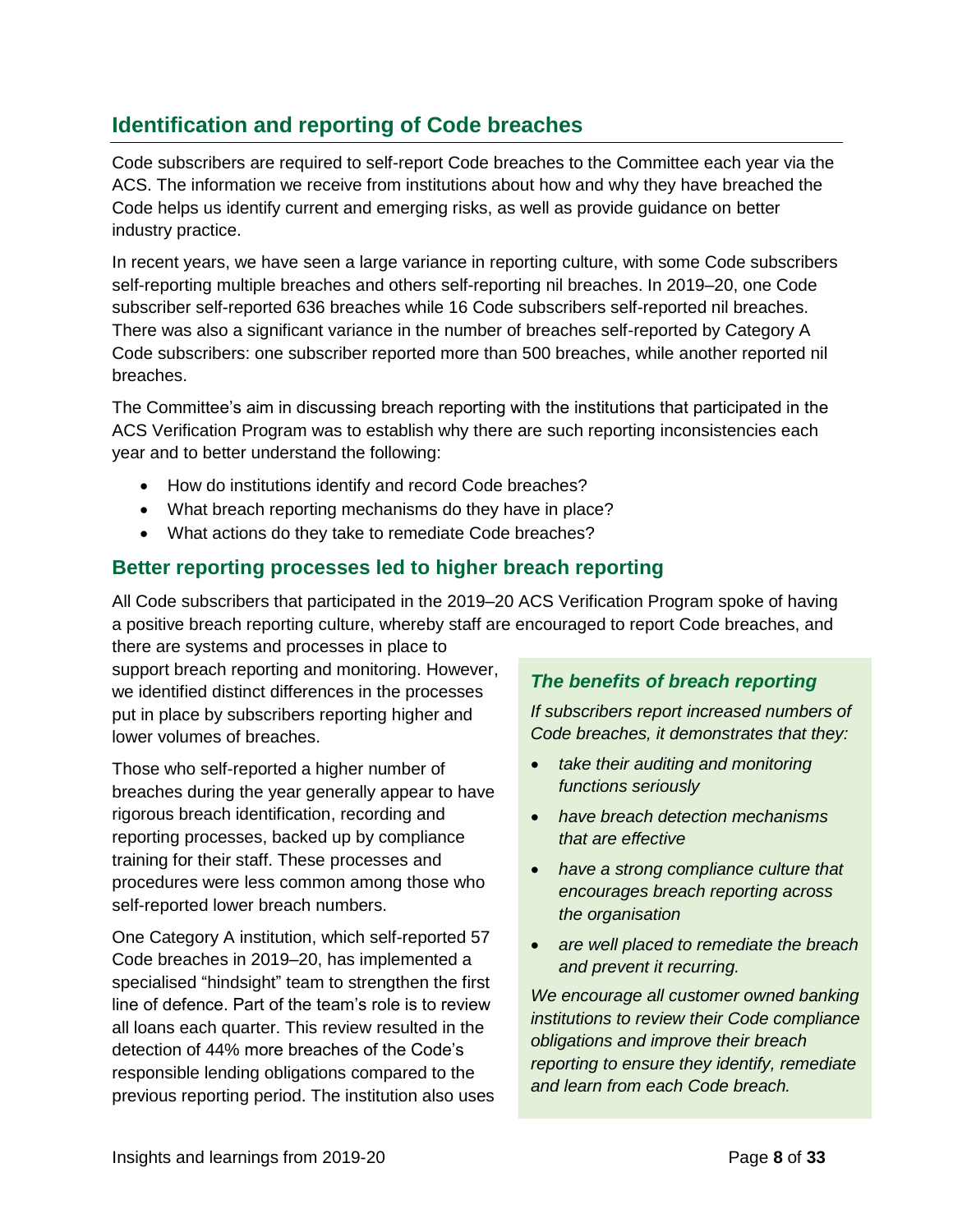a Quality Assurance process to undertake a 'deep dive' into any compliance issues and has focused on building a psychologically safe reporting culture, where staff are encouraged to selfreport instances of non-compliance.

Another Category A institution replaced its previous breach reporting process, which required manual entry of all breach data, with an upgraded breach reporting system that is now accessible to staff across the organisation. This has led to improved breach reporting by all staff and improved the quality of breach data. It has also resulted in the institution self-reporting twice as many Code breaches as the previous year (74 in 2019–20 compared to 37 in 2018–19).

A third Category A institution identified several breaches that impacted multiple customers (in one case, a single Code breach impacted 423 customers). In an example of good breach awareness by all staff within the organisation, some of the breaches were identified by areas other than Compliance, including Lending, Marketing & Digital and Financial Planning. This led to the institution being able to quickly rectify the issue and remediate all affected customers.

Conversely, one Category C institution explained that the reason it did not identify any Code breaches in 2019–20 was due to a lack of awareness amongst its staff about how to define and report a breach. The institution is working to resolve this issue by migrating to an online incident reporting system that will be more accessible to staff and link back to the Code.

### *Good process supported by a positive reporting culture*

*One Category A institution described a two-step process for identifying breaches of the Code.*

*In Step 1, front-line staff report an incident to the Risk & Compliance team. In Step 2, the Risk & Compliance team assess the incident to determine if there has been a breach of the Code.* 

*All incidents are reviewed quarterly by the Risk & Governance Committee and the process is underpinned by tight breach reporting timeframes and a topdown organisational culture that encourages staff to report breaches.*

# **The pros and cons of breach registers**

Asked about their breach reporting mechanisms, many of the Code subscribers who selfreported low numbers of breaches said they record breaches and incidents in a register, which is then reviewed by senior leaders within the organisation.

One Category B institution, which has self-reported three Code breaches each year since 2017– 18, said it makes the reporting register accessible to all staff and promotes a positive culture of awareness through training and policy.

Another subscriber – a Category A institution that self-reported three Code breaches in 2019–20 – said breaches are often identified through complaints data and recorded in a complaint register, which is periodically reviewed.

Recording instances of non-compliance in a breach register should be considered one part of a wider breach reporting process that includes investigating the root cause, remediating the breach and sharing any learnings with staff across the business to prevent a recurrence.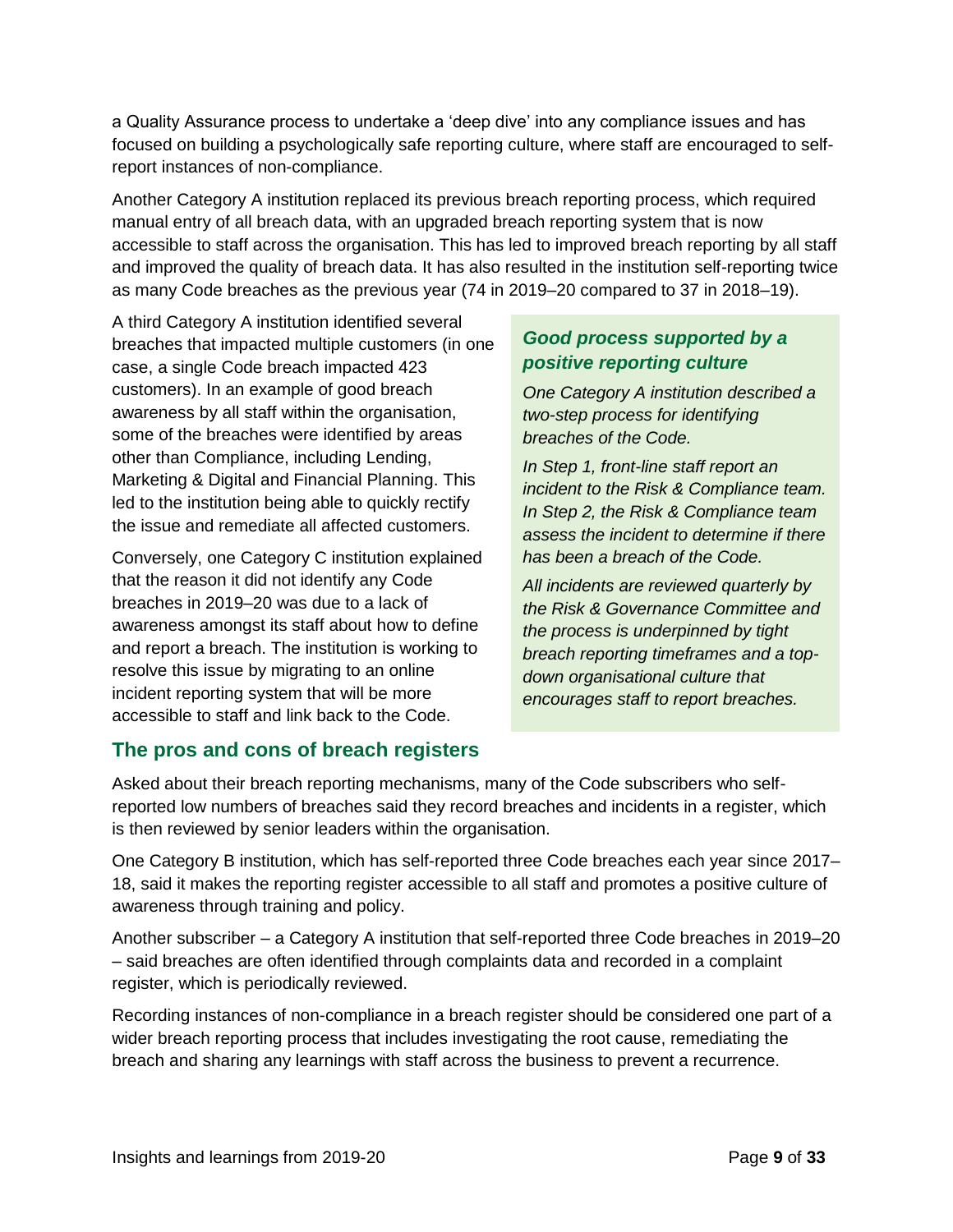Breach registers appear to be most effective when dedicated Risk and Compliance staff are given accountability for managing them. One Category B institution told the Committee that most of the 15 Code breaches self-reported last year were identified by its Risk and Compliance team through a process that involves all staff members being able to log an incident in the register. Once logged, the incidents are triaged by the Risk and Compliance team to determine if there is also a Code breach.

# **Recommendations**

Based on the findings from the interviews, it appears that many Code subscribers have processes in place to support a positive reporting culture. Where institutions identified a Code breach, they generally demonstrated a constructive approach to investigating the cause, taking remedial action through system fixes and process improvements, and updating policies and procedures to prevent future occurrences.

All subscribers – particularly those who consistently report few or no Code breaches to the Committee – should consider the following recommendations for better breach reporting outcomes:

- Foster a positive reporting culture within the organisation.
- Communicate the expectation that Code breach reporting is the responsibility of all staff, not just the Compliance & Monitoring teams.
- Ensure that all incidents reported via a breach register are reviewed by accountable senior members of staff.
- Encourage the reporting of breaches to the Board, which should have oversight of all breaches and incidents.
- Provide Code-specific training to staff so that they can confidently identify incidents that could indicate non-compliance with the Code. Ensure they understand the Code's role in the consumer protection framework and the importance of all staff meeting their Code obligations to customers.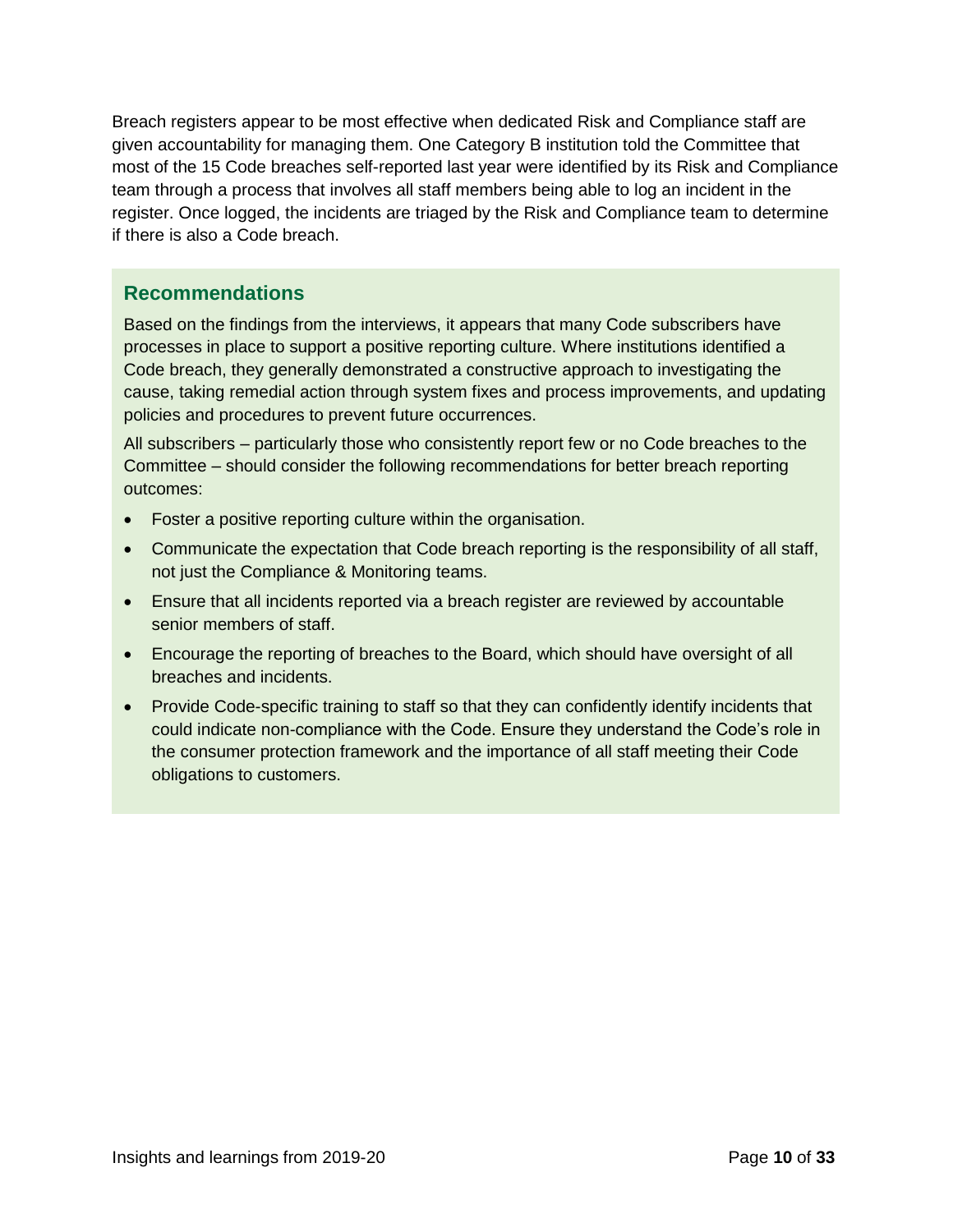# <span id="page-10-0"></span>**Impact of Code breaches**

As part of the annual breach reporting process, subscribers are required to give the Committee information about the impact of any Code breaches, including the number of customers affected and the resulting financial impact.

In 2019–20, subscribers reported that around 821,000 customers<sup>5</sup> were affected by 2,537 Code breaches. The resulting financial impact to these customers was estimated to be a little over \$470,000. A large number of breaches were reported by subscribers as having \$0 financial impact on the affected customers, while almost a quarter of the total financial impact (\$100,000) involved just two individual customers, each affected by a single Code breach.

Given the high number of reported breaches and customers affected, the Committee would have expected the total financial impact to be higher. Code breaches can have a significant financial impact on customers, and we were concerned that Code subscribers were not accurately recording the financial impact of each breach on the affected customers.

Accordingly, the Compliance Manager raised these concerns with the 25 Code subscribers that participated in the ACS Verification Program and reviewed each institution's Breach Data Report in consultation with them to determine any issues.

# **Interpreting financial impact**

Through these discussions, it became apparent that there was a misunderstanding around the definition of "financial impact". In asking for the total financial impact of each breach, the Committee expected subscribers to provide figures based on the financial impact to customers before any remediation.

Subscribers explained, however, that they had understood financial impact to mean the amount that was outstanding once remediation had been paid to the customer. This was why subscribers reported breaches as having \$0 financial impact to customers.

In response to subscribers' suggestions, the Committee will amend the financial impact definition in the Breach Data Report instructions to clarify that financial impact should be reported as the pre-remediation figure, not the amount outstanding once remediation has been paid.

# **Issues with the Breach Data Report**

Further discussion about the Breach Data Report revealed some confusion among subscribers about how to complete the Excel spreadsheet – namely, what information the Committee expects subscribers to include in each column.

We remind subscribers that the purpose of the Breach Data Report is to identify Code breaches, investigate their root cause and explain what remedial actions have been undertaken. To make

 $\overline{a}$ 

<sup>5</sup> Numbers are indicative only, as not all Code subscribers provided conclusive information for each self-reported Code breach.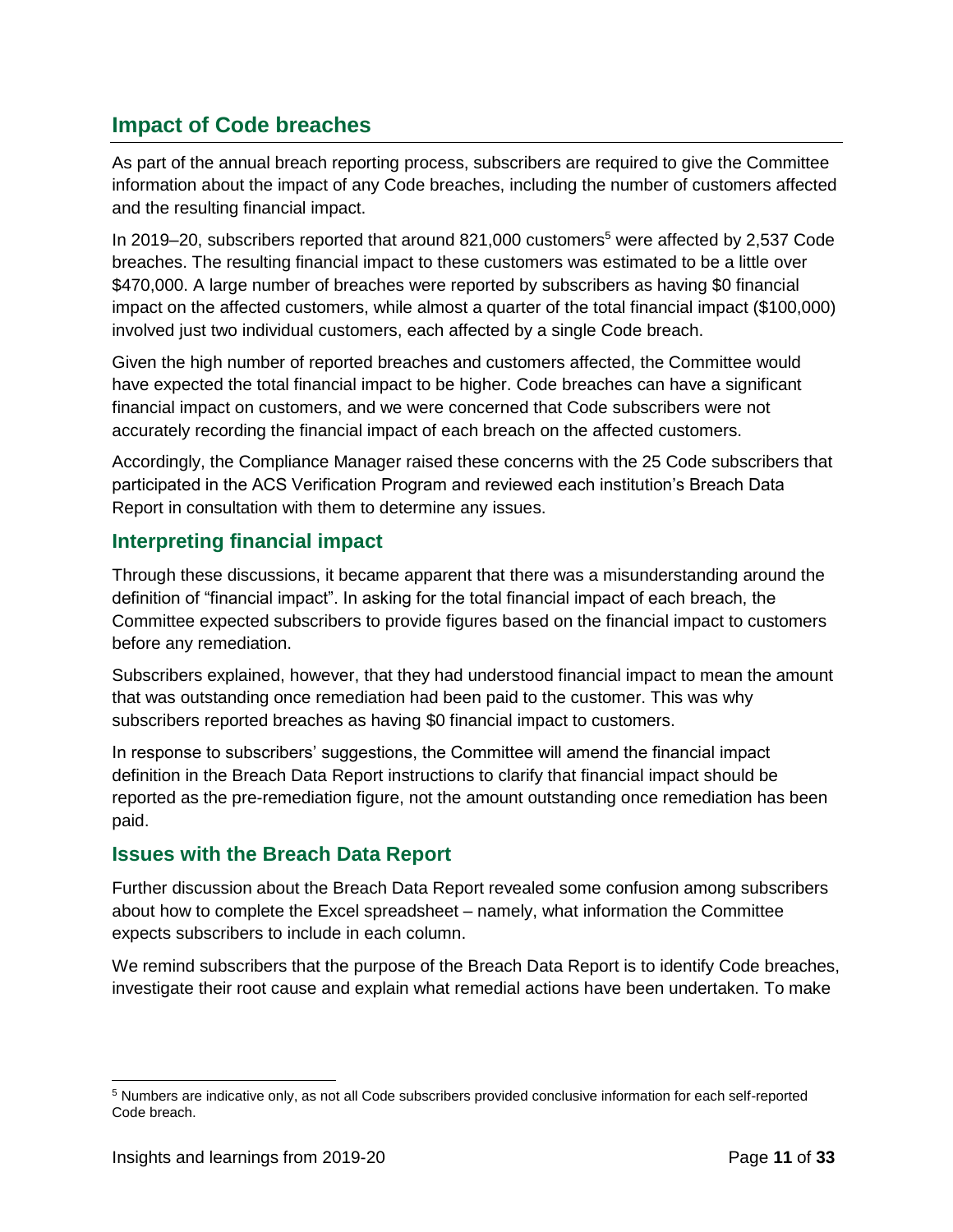completion of the Breach Data Report more straightforward for institutions, we have put together the following tips.

# **Key tips for completing the Breach Data Report**

#### **Describe the incident**

- Provide as much information as possible about the breach incident. Be descriptive. Help the Committee understand what happened. Explain in detail the set of facts that led to the reported Code breach occurring.
- Do not treat the Breach Data Report as a data dump exercise by copying and pasting the customer's information into the spreadsheet. The Committee should not be provided with any personal information about the customer, including their name, contact details or account numbers.

#### **Provide information about the root cause**

• Each row of the Breach Data Report spreadsheet should reflect one root cause. This might be one incident that impacted a number of customers. For example:

*An IT failure prevents disclosure documents being sent out to 100 customers. This should be registered as one Code breach that affected 100 customers, with the root cause recorded as an IT failure.*

#### **Record the financial impact**

• Provide figures based on the financial impact to customers before they received any remediation. For example:

*A staff member accidentally deposits Customer A's money into Customer B's account. The incident is remediated when the money is removed from Customer B's account and deposited into Customer A's account BUT – the financial impact will be the amount of the incorrect deposit.*

#### **Detail the immediate and long-term remedial action**

• Explain in detail what you did to fix the breach. What immediate action did you take when the breach was identified? What long-term solutions did you implement to prevent further breaches? Listing these can help you spot emerging issues or risks within your organisation. For example:

*If multiple employees fail to follow a particular policy, this may be a sign that the policy is unclear and needs amending or that staff need training in the policy.*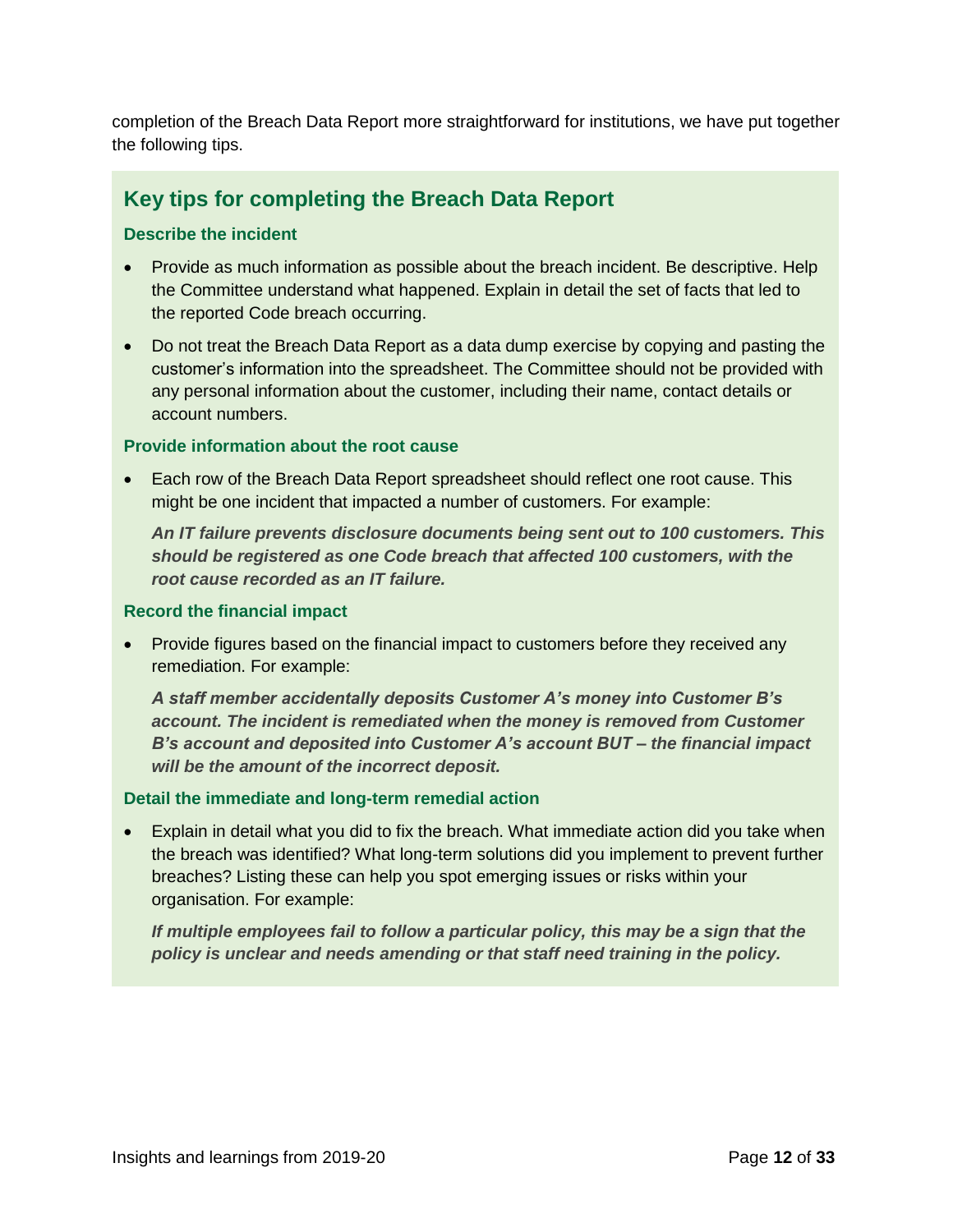# <span id="page-12-0"></span>**Understanding of Code breaches for specific Code obligations**

One of the Committee's key purposes in conducting the ACS Verification Program with Code subscribers is to ascertain how they identify, record, report and respond to breaches of specific areas of the Code.

This helps the Committee to:

- understand how customer owned banking institutions interpret particular Code obligations
- understand how they measure their compliance with those obligations
- provide guidance, where necessary, on issues with their breach reporting and/or interpretation of certain Code provisions
- identify any trends and emerging risks.

In 2019–20, the highest number of self-reported Code breaches were spread across eight Code provisions:

- Key Promise 5 Delivering high customer service
- Key Promise 8 Complying with legal obligations
- Section D2 Product information
- Section D3 Interest rates, fees and charges
- Section D16 Statement of accounts
- Section D6 Responsible lending
- Section D23 Information privacy and security
- Section D1 Advertising. $6$

Accordingly, discussions with subscribers were focussed in these areas. In some cases, we sought to understand why a particular institution reported multiple breaches of a specific Code obligation. In other cases, we were aiming to find out why a specific Code obligation was the subject of breaches by numerous institutions. The outcome of these discussions, along with some examples of better practice by various institutions, are provided on the following pages.

# **Customer service (Key Promise 5)**

#### *Obligation*

#### *Key Promise 5 – We will deliver high customer service and standards*

We will issue and distribute products and provide services that are useful, reliable and of value to our customers. We will make sure our staff and agents or representatives are well trained. We will promote secure and reliable banking and financial services and keep you up to date on any changes to the products and services we provide to you. We will treat your personal information as private and confidential.

<sup>6</sup> Detailed analysis of the breaches of these Code obligations can be found in **[Table 2 Appendix 2](#page-29-0)** of this report.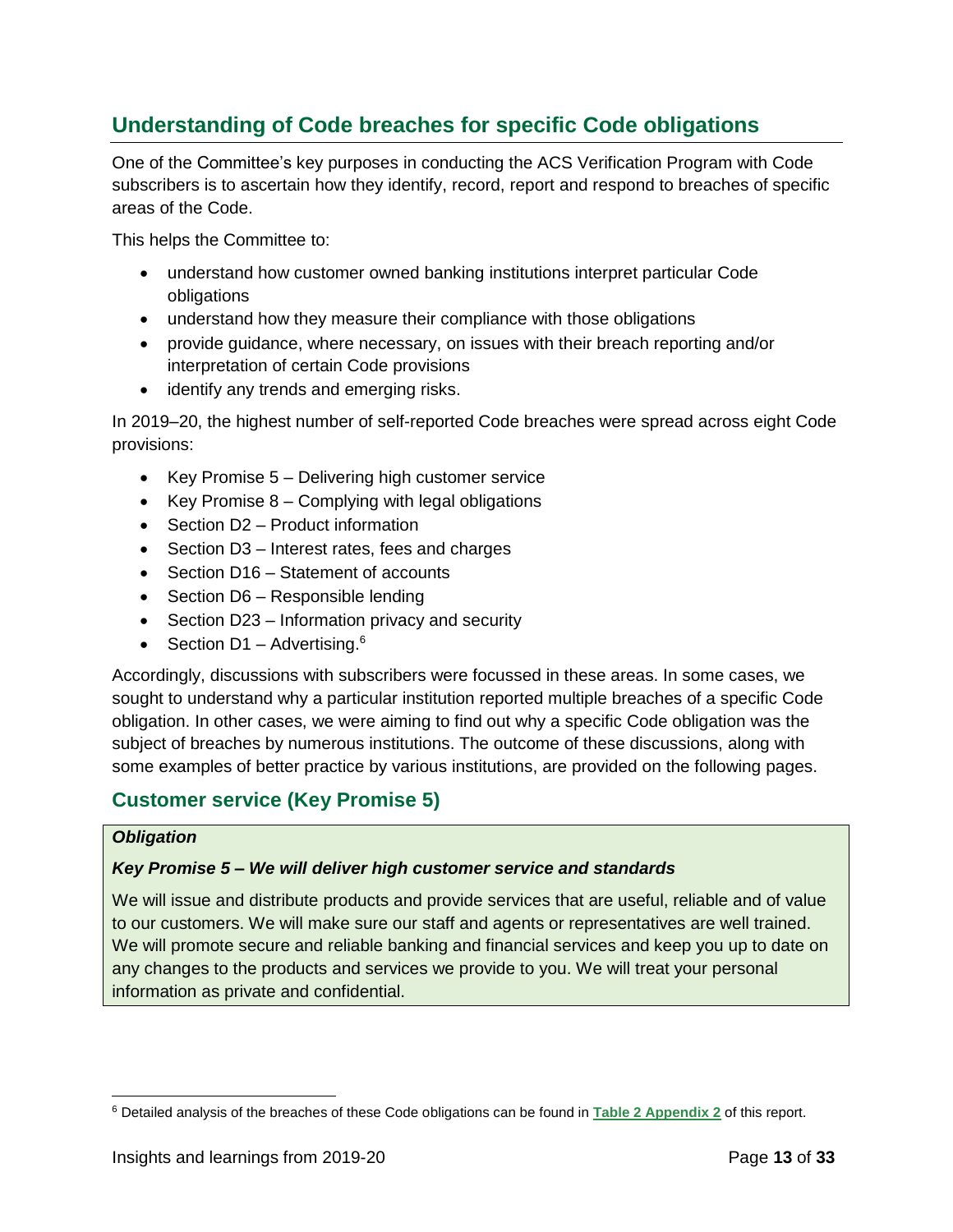#### **A snapshot of customer service breach reporting**

There were 749 self-reported breaches of Key Promise 5 ('We will deliver high customer service and standards') in 2019–20, representing 30% of all Code breaches for the year. In terms of customer impact, breaches of this Key Promise affected the highest number of customers (267,167) and had the greatest financial impact (\$177,844).

The vast majority (83%) of all customer service breaches were self-reported by three Category A institutions, one of which, alone, accounted for 51%. Of the remaining breaches, 15% were self-reported by seven other Code subscribers.

#### **Overreporting caused high customer service breach numbers**

From our discussions with Code subscribers about their breach data, the Committee learnt that some institutions were automatically reporting customer service incidents as Code breaches. This has resulted in an overreporting of breaches.

In its verification conference, the Category A institution responsible for more than half of all breaches of Key Promise 5 advised that its breach numbers were high because it self-reports all customer service incidents as Code breaches.

Rather than conduct a triage of the incidents to assess whether they are also Code breaches, the institution copies all customer service incidents from its breach register into the Breach Data Report. In response to our feedback, the institution has agreed to improve its processes for determining whether customer service incidents are also Code breaches.

A second Category A institution, which accounted for almost 20% of all self-reported customer service breaches in 2019–20, also included a high number of incidents in its breach reporting. This resulted in the institution self-reporting three-and-a-half times more customer service breaches than the previous year.

The institution explained that it had seen a general increase in the reporting of risk incidents in 2019–20. These risk incidents were automatically reported as breaches, resulting in breach numbers being overreported. Its Risk and Compliance team has responded by improving training in Code competency and awareness within the organisation so that staff have a better understanding of the difference between an incident and a Code breach.

The Committee appreciates that Code-subscribing institutions may have different interpretations of what constitutes a breach of customer service. Nonetheless, to avoid overreporting breach numbers, we recommend closely reviewing each incident to determine whether it is in fact a breach of the Code's customer service obligations before self-reporting it to the Committee.

#### **Manual error as a 'catch all' breach cause**

Manual error by staff was the top reason given by subscribers for instances of non-compliance across almost all areas of the Code in 2019–20 but particularly for breaches of Key Promise 5.

One Category A institution self-reported a high number of customer service breaches after discovering that some of its call centre staff were providing customers with incorrect advice. The institution analysed each breach to determine any patterns or trends in the errors made and responded by improving relevant processes and upskilling staff.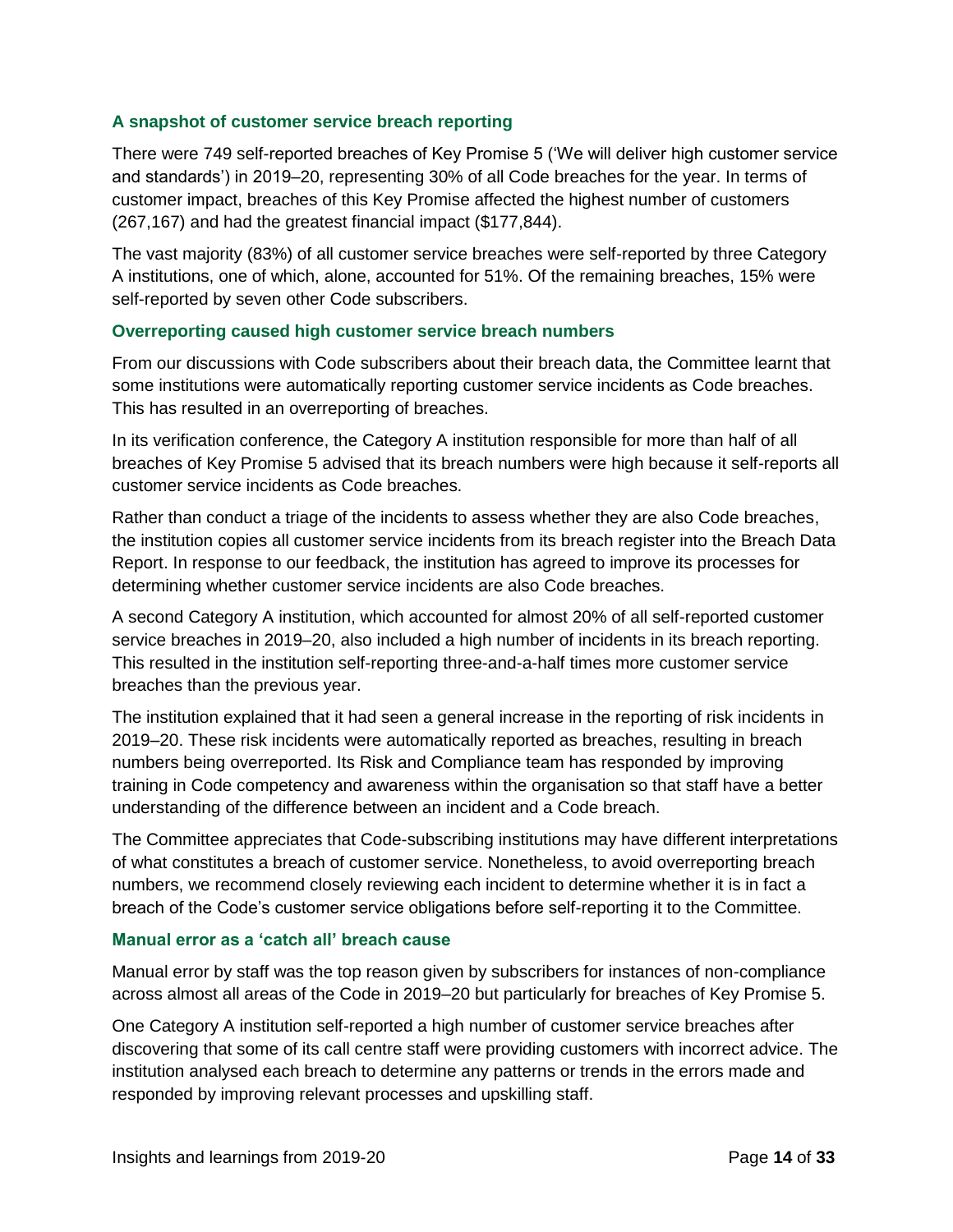The Committee is aware that institutions often select manual error as a 'catch all' as the root cause of reported Code breaches. In light of this, we would encourage those with high numbers of breaches caused by manual error to dig deeper into the root cause and find out why the error occurred, how it led to a breach and what remedial actions need to be taken to prevent a recurrence.

# **Privacy (Key Promise 8 and Section D23)**

#### *Obligations*

### *Key Promise 8 – We will comply with our legal and industry obligations*

We will be responsible, prudent managers of our institution, and will comply with all our obligations under the law and relevant codes of practice. We will act fairly and consistently with good banking and financial service industry practice.

#### *Section D23 – Information privacy and security*

23.1. We will comply with the Privacy Act 1988<sup>7</sup> and the Australian Privacy Principles<sup>8</sup>, including with respect to credit reporting and the collection, storage, use and disclosure of your personal and financial information.

### **A snapshot of privacy breach reporting**

Breaches of the Code's privacy obligations, set out in Section D23, accounted for 31% of all self-reported breaches in 2019–20, making privacy the top breach category overall. Between them, 33 institutions self-reported 783 privacy breaches, with one Category A institution accounting for 446 breaches (57% of all Section D23 breaches) and two other institutions reporting more than 100 breaches each.

Breaches of Key Promise 8, under which Code subscribers mainly self-reported breaches regarding privacy obligations to customers, was the third-most breached category. There were 307 breaches of this Key Promise (12% of the total) reported by 20 institutions. More than half were self-reported by just two Category A institutions. Another quarter were self-reported by four institutions (three Category A and one Category C).

There were high numbers of customers impacted by breaches of both Section D23 and Key Promise 8. Breaches of Section D23 affected 253,356 customers and had a total financial impact of \$540, while breaches of Key Promise 8 affected 27,151 customers and had a more significant financial impact totalling \$50,718.

Institutions named manual error as the main root cause for privacy breaches, with a failure to follow processes and procedures as the second most cited root cause.

 $\overline{a}$ 

**<sup>7</sup>** [www.legislation.gov.au/Series/C2004A03712](http://www.legislation.gov.au/Series/C2004A03712)

**<sup>8</sup>** [www.oaic.gov.au/privacy/australian-privacy-principles](http://www.oaic.gov.au/privacy/australian-privacy-principles)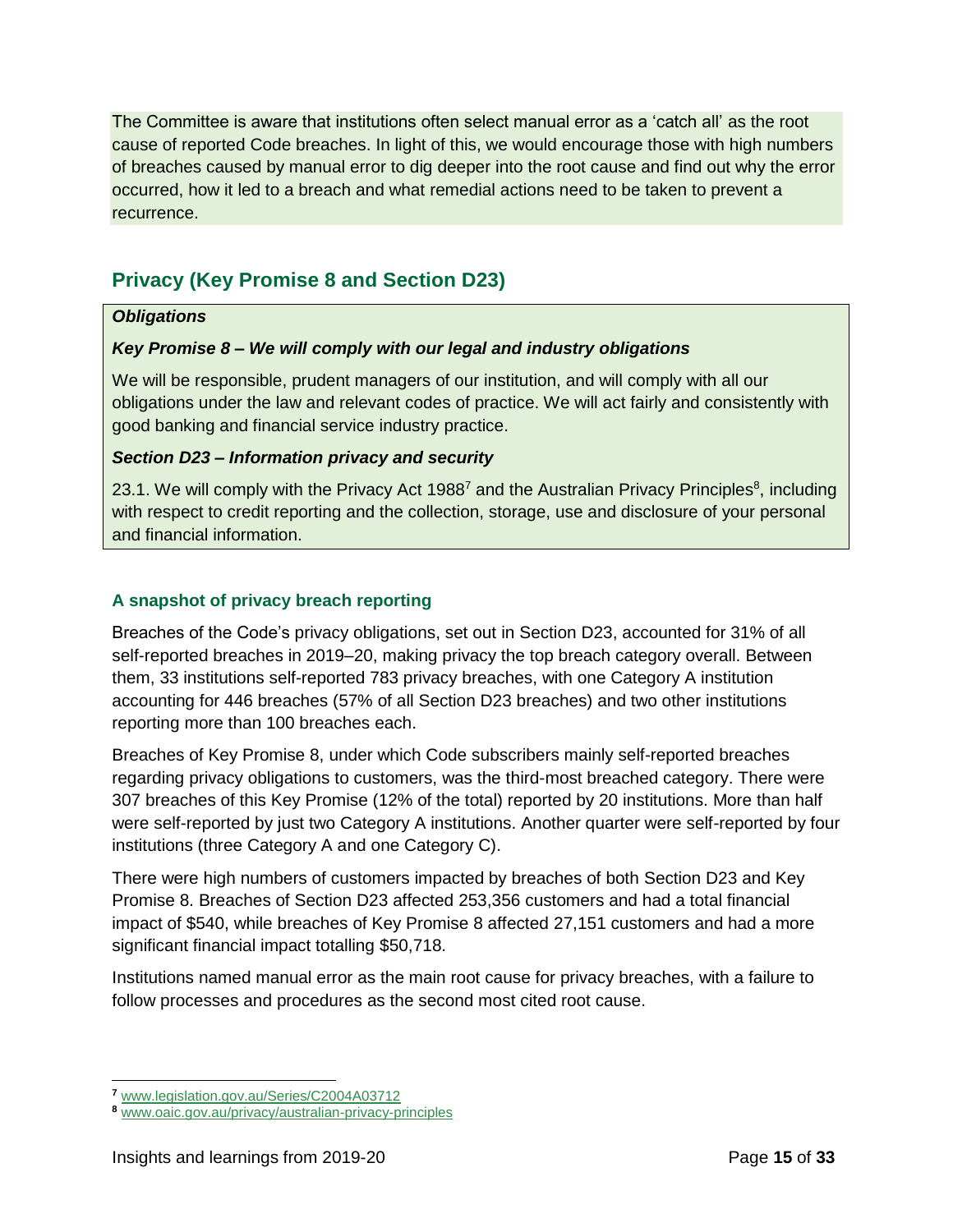#### **Greater focus on privacy leads to better breach identification**

Several institutions explained that improved systems and processes, along with a sharper focus on customer privacy throughout the organisation, led to more privacy breaches being identified and reported in 2019–20.

One Category A institution self-reported three times more privacy breaches than the previous year. Following a system upgrade, the institution identified that its processes for removing account holders from joint-signatory accounts did not reflect customers' instructions, resulting in

breaches of the Code's privacy obligations. The institution has since improved its processes and provided appropriate training to relevant staff members.

A second Category A institution said that the Committee's 2020 Own Motion Inquiry report, *Compliance with privacy obligations follow-up inquiry outcomes*, <sup>9</sup> had prompted a close examination of whether the institution was meeting the Code's privacy requirements. This led to the identification of 61 privacy breaches – almost twice as many as the previous year – and has resulted in front-line staff taking a more active role in ensuring that customers' privacy is protected in line with the Code obligations.

One institution, which accounted for almost half of the privacy breaches reported by Category C Code subscribers, attributed a significant uptick in privacy breaches (from 3 in 2018–19 to 59 in 2019–20) to an increased focus on its procedures and processes for updating personal information.

#### **Some high breach numbers were caused by incorrect reporting**

Two Category A institutions with high breach numbers were found to have made errors in their reporting.

One self-reported a third of all breaches of Key

### *Appointing a privacy officer*

*Two Category A institutions have appointed a dedicated privacy officer who sits within the Compliance team. The privacy officer's role includes:*

- *managing the privacy framework (including all processes, systems and controls)*
- *assessing the treatment of customers' personal information*
- *reviewing all incidents reported in the breach register to determine whether they are a breach of the Code's privacy obligations*
- *embedding privacy impact statements within the business*
- *training staff throughout the business on privacy and data issues.*

*One of the two institutions has seen a 37% increase in privacy breaches since the Privacy Officer was appointed. This indicates that Code breaches are being identified, remediated and reviewed for any patterns or trends to avoid a recurrence.*

Promise 8 after a bug in the system prevented customers from completing all information when opening an account. The institution mistakenly self-reported this as 70 breaches of Key Promise 8 impacting 70 customers, when it should have been reported as one breach (with a single root cause) impacting 70 customers.

**<sup>9</sup>** [www.cobccc.org.au/app/uploads/2020/06/COBCCC-OMI-Privacy-June-2020.pdf](http://www.cobccc.org.au/app/uploads/2020/06/COBCCC-OMI-Privacy-June-2020.pdf)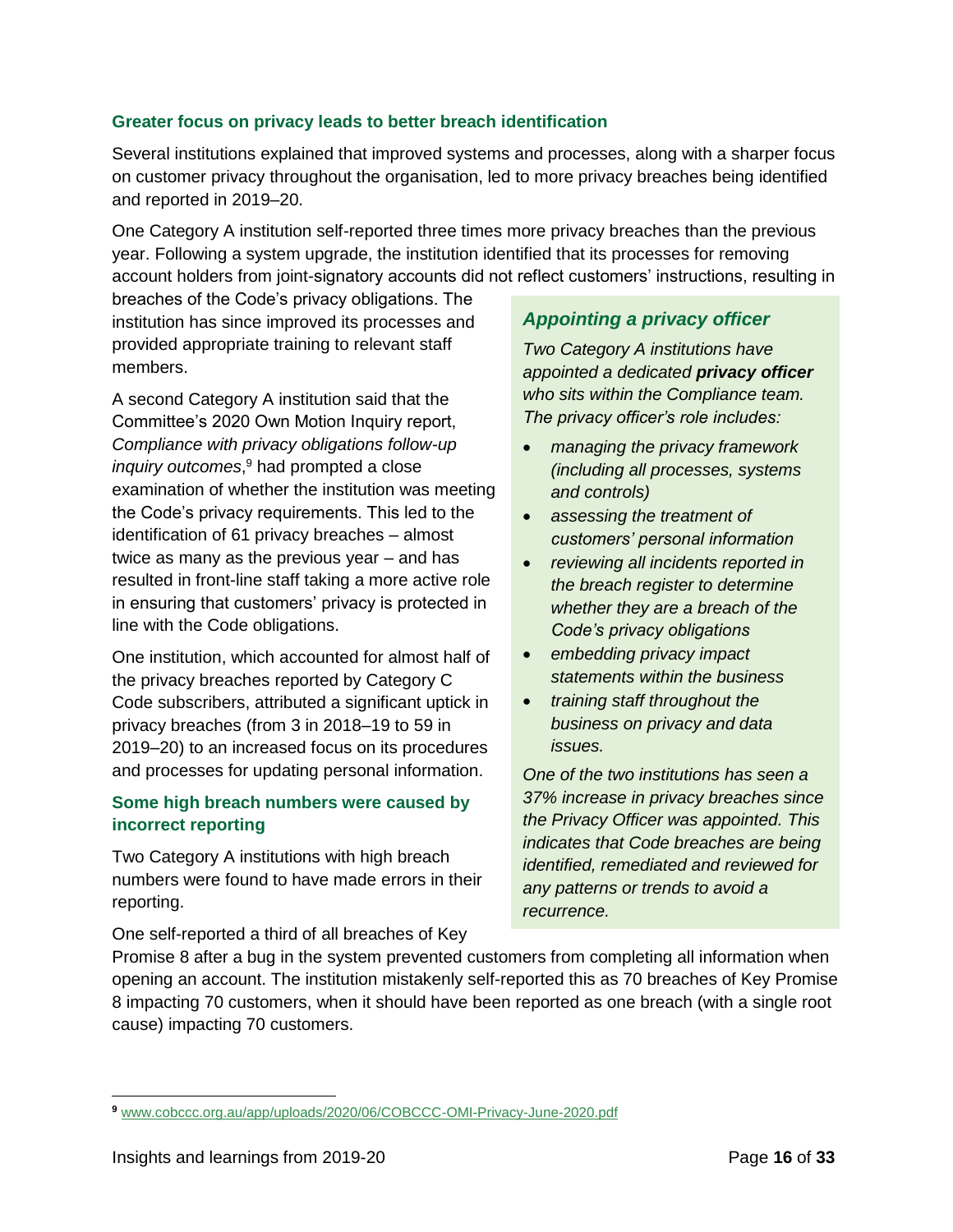The other institution self-reported twice as many privacy breaches as the previous year when it mistakenly reported both primary and secondary breaches for the same incident.

### **Recommendations**

The Committee noted that some interviewed subscribers are taking a proactive approach to ensure compliance with the *Privacy Act* and the *Australian Privacy Principles*, as stated in Section D23 of the Code.

For example, some subscribers have appointed a dedicated privacy officer, support front-line staff to take an active role in identifying and reporting privacy breaches, and provide training on privacy information and security to staff across the organisation.

The Committee encourages all Code subscribers to consider adopting these practices.

We also remind subscribers to review the recommendations and checklist provided in our 2018 Privacy Own Motion Inquiry report<sup>10</sup> and our follow-up 2020 report<sup>11</sup> for additional guidance.

# **Provision of Information (Key Promise 3, Section D2 and Section D3)**

#### *Obligations*

#### *Key Promise 3 – We will give you clear information about our products and services*

We will provide clear and accessible information about our products and services, so you can make an informed decision about the product you want. We will disclose interest rates, fees and charges in an accessible and clear format and provide you with regular account statements. We will give you information on how to minimise fees and charges. Our advertising and promotional material will not be misleading.

#### *Section D2 – Information about our products*

- 2.1. We will make general information about our products and facilities readily available to anyone who wants it. This information will be:
	- clear, concise and accurate
	- written in plain language
	- generally sufficient to allow you to make an informed decision about the product or facility, and
	- consistent with any applicable legal requirements.
- 2.2. We will make a copy of the standard Terms and Conditions applying to a product or facility available to you, if you ask us. We will not require you to apply for the product or facility first. However, depending on our product range and systems, we may need to ascertain

**<sup>10</sup>** [www.cobccc.org.au/app/uploads/2018/06/COB-OMI\\_Privacy-26June2018.pdf](http://www.cobccc.org.au/app/uploads/2018/06/COB-OMI_Privacy-26June2018.pdf)

**<sup>11</sup>** [www.cobccc.org.au/app/uploads/2020/06/COBCCC-OMI-Privacy-June-2020.pdf](http://www.cobccc.org.au/app/uploads/2020/06/COBCCC-OMI-Privacy-June-2020.pdf)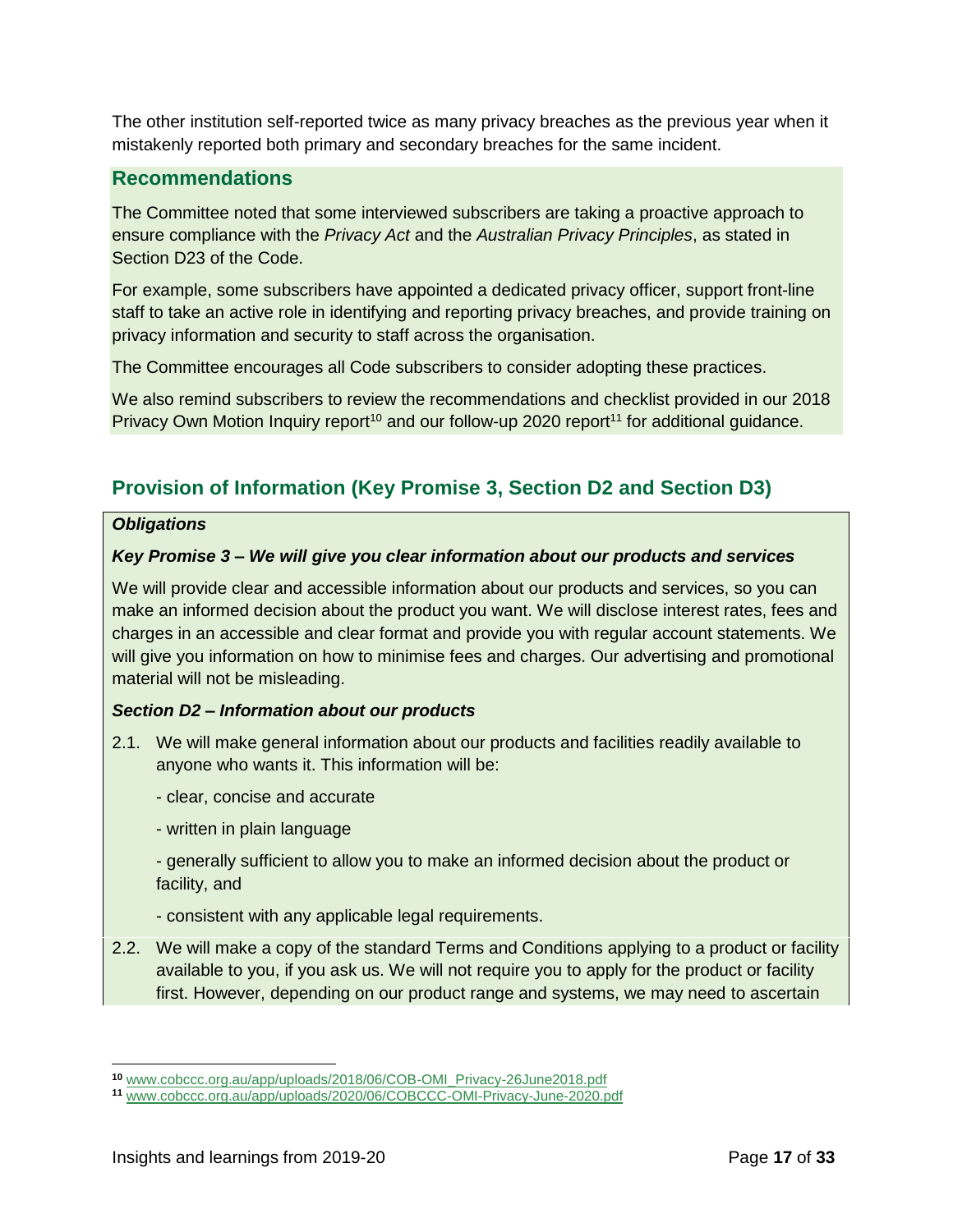the features or characteristics of the product you are considering before we are able to generate a copy of standard Terms and Conditions for that product.

2.3. We will answer any questions you have about the features of our products and facilities and how they work.

#### *Section D3 – Information on interest rates, fees and charges*

- 3.1. Interest rates and fees and charges applying to our products and facilities will be readily available to anyone who wants this information. The information will be clear, concise and up-to-date.
- 3.2. In the case of products with variable interest rates, we will tell you what the current rate is when you apply for the product. We will also use a range of methods to publicise our rates. We will answer any questions you have about our interest rates and how they are calculated and applied.
- 3.3. Our information about fees and charges will cover all applicable fees and charges, including non-standard fees that only apply in particular situations (e.g. fees if you overdraw your account or are late in making your payments). We will also make general information available on how to avoid or minimise fees and charges. We will answer any questions you have about the fees applying to a product or facility. We will regularly review the effectiveness of our disclosure of fees and charges to customers.
- 3.4. We will inform you of any fee for a one-off service (e.g. issue of a bank cheque), before you become liable to pay it.

#### **A snapshot of breach reporting on the provision of information**

Compared to the previous reporting period, in 2019–20 we saw a slight uptick in self-reported breaches relating to the provision of accurate and efficient information about interest rates, fees and charges ( $D3 - 5%$ ) and products ( $D2 - 4%$ ). Sixteen per cent of customer complaints centred around charges, while another 6% of complaints related to disclosure issues.

Of the breaches concerning product information, over half (56% of 111) were self-reported by two Category A institutions. One of these self-reported 41% while the other self-reported 15% of the total. Just over a third of all breaches concerning interest rates, fees and charges were selfreported by two Category A institutions.

In terms of customer impact, breaches of all three Code sections affected 74,768 customers and had a total financial impact of \$61,664.

#### **Providing customers with incorrect information**

One Category A institution self-reported 40.5% of all information-related breaches. The institution explained to the Compliance Manager that the breaches were caused by a staff member providing customers with incorrect product information. The breaches were identified through recordings of the staff member's phone conversations with customers.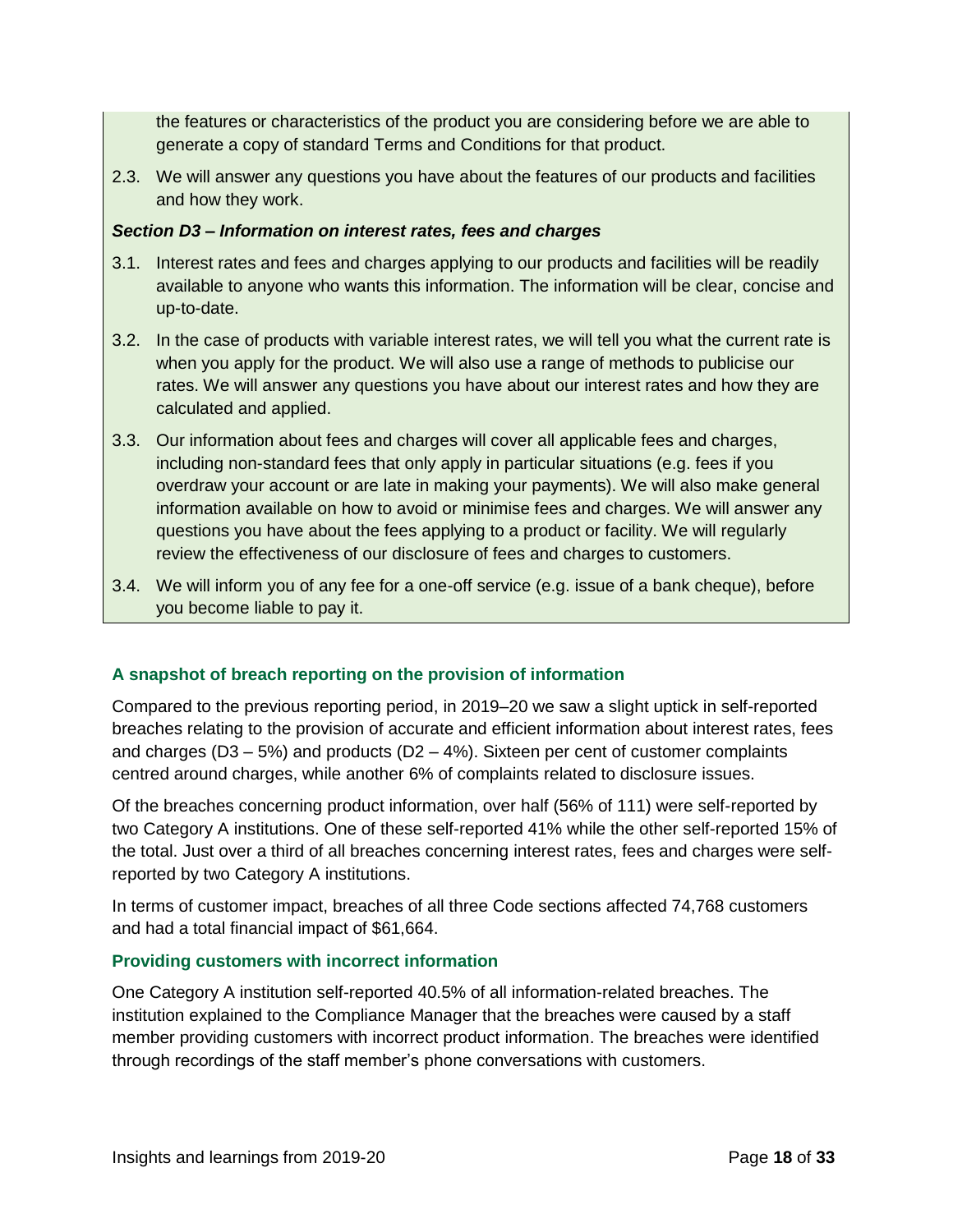# **Responsible Lending (Key Promise 4 and Section D6)**

#### *Obligation*

#### *Key Promise 4 – We will be responsible lenders*

We will lend responsibly and will try to assist you if you find yourself in financial difficulties.

#### *Section D6 – Responsible lending practices*

- 6.1. We will always act as a responsible lender and will comply with responsible lending laws.
- 6.2. We will base our lending decisions, including decisions to extend existing credit facilities, on a careful and prudent assessment of your financial position and requirements and objectives as indicated to us. We will periodically review our credit assessment procedures and criteria for the products we issue.
- 6.3. We will generally only lend amounts to you that we believe, on the information available to us, you can reasonably afford to repay. However, different criteria will apply in the case of some products, such as bridging finance arrangements and reverse mortgage loans (if we offer these).
- 6.4. We expect you to provide honest and accurate information to us when applying for a loan or the extension of a credit facility. We will also take reasonable steps to verify your financial situation.
- 6.5. We will promote the responsible use of credit to our customers using a range of approaches.

#### **A snapshot of breach reporting relating to responsible lending practices**

Breaches of Section D6 and Key Promise 4 accounted for just under 4.5% of all self-reported breaches in 2019–20. These breaches affected a total of 389 customers and resulted in a financial impact of \$71,597 – the second highest financial impact for the reporting period.

Over two-thirds (69% of 105) of breaches concerning responsible lending practices were selfreported by four Code subscribers. One of these – a Category A institution – accounted for onethird (33%) of the reported breaches.

#### **Subscribers say improved monitoring of lending practices is leading to better breach identification**

In their interview with the Compliance Manager, many Code subscribers stated that responsible lending practices have become a key area of focus for them following the Royal Commission into Misconduct in the Banking, Superannuation and Financial Services Industry. According to these subscribers, this is leading to better identification of incidents and breaches relating to the Code's responsible lending practices.

The Committee was unable to validate this statement from the information subscribers provided in the ACS and the verification interviews. However, the examples below indicate that some subscribers, at least, are implementing stricter auditing and monitoring of their lending practices.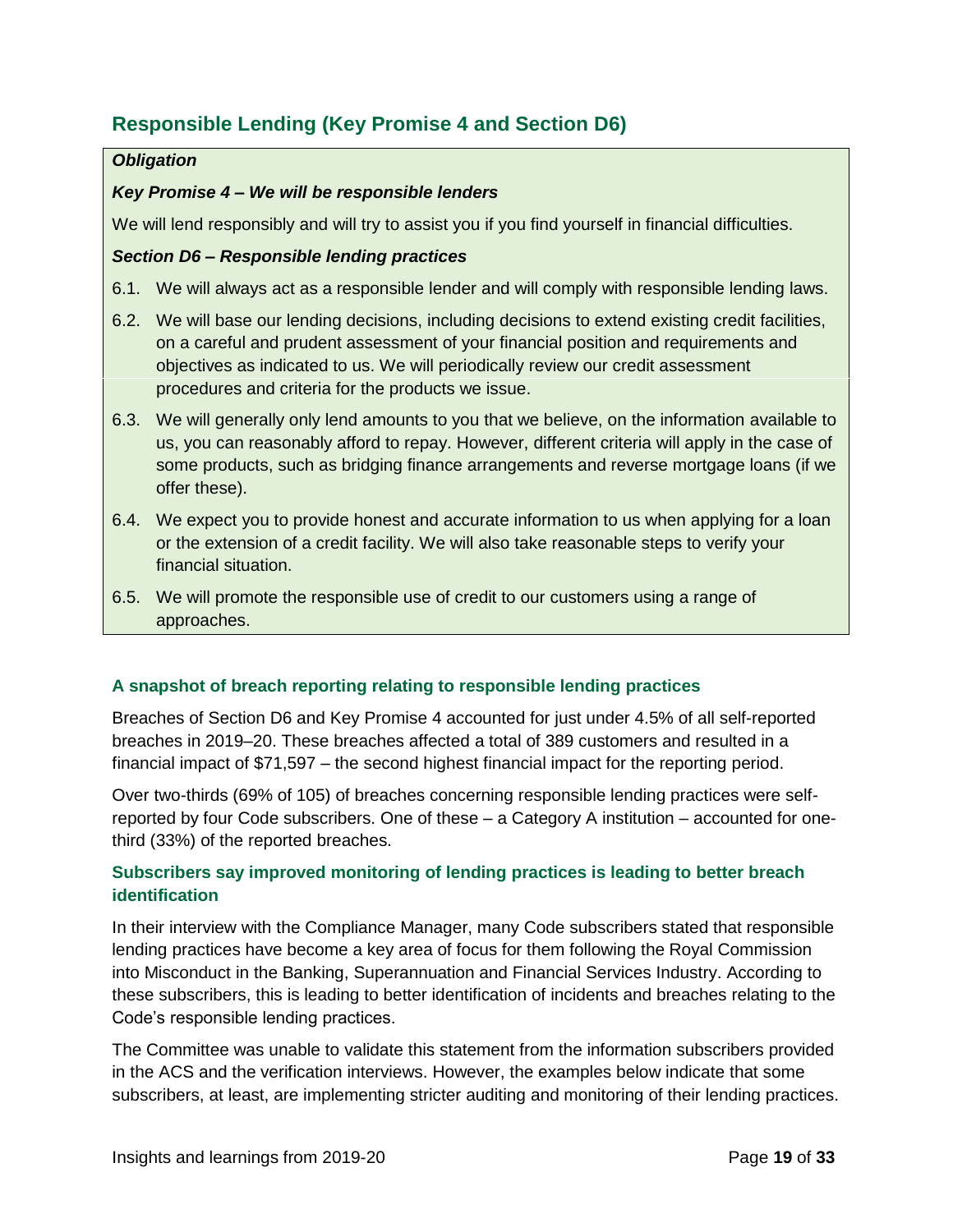The Category A institution that self-reported one-third of all responsible lending breaches has implemented monitoring processes, including internal audits and monthly file reviews, with a particular focus on new staff members' files. These processes helped the institution detect a number of breaches that occurred when loans staff members failed to follow the correct procedure for verifying a borrower's income (for example, not collecting sufficient pay slips).

A Category C institution, which reported around 14% of all responsible lending breaches, detected the breaches via a hindsight review that found issues with a sample of loans that had been approved via a manual process. The institution advised the Committee that it has since invested in a digital data scraping tool that automates the loan approval process, providing consistent reporting and removing ambiguities and inefficiencies.

# *Reviewing the lending process end to end*

*One Category B institution carries out an end-to-end review of the lending process with the loans team.*

*As part of this process, it conducts workshops with various departments and has implemented a variety of automated checklists to ensure a more efficient and better customer experience.*

*This has contributed to the prevention of Code breaches relating to responsible lending practices.*

In the case of a Category B institution, it proactively identified an incorrect system code affecting the redraw facilities of 145

customers. While the issue was detected and fixed before any of the customers were financially impacted, the institution correctly self-reported this as a single breach impacting 145 customers.

# **Account statements and balances (Section D16)**

#### *Obligation*

### *Section D16 – Account statements and balances*

- 16.1. We will provide you with regular account statements clearly setting out all transactions relating to your deposit and loan accounts with us. Where you elect to have your account statements sent by post, we will send your statements to the last address you have given us, unless we reasonably believe that this is no longer your correct address. (The provision of account statements electronically is considered in section 18).
- 16.2. Account statements will be sent or made available at least every 6 months. We will provide you with more frequent periodic account statements if you request these. We will also comply with our obligations in relation to account statements under consumer credit and other applicable laws.
- 16.3. Account statements will include clear information about our fees and charges incurred on your account during the statement period. Fee amounts will not be bundled but will be broken down by transaction type and channel. The impact of any applicable fee-free limit or rebate scheme will also be indicated.
- 16.4. We will provide a simple method(s) of access for you to find out the balance on your account. We will not impose any fees for using this access method.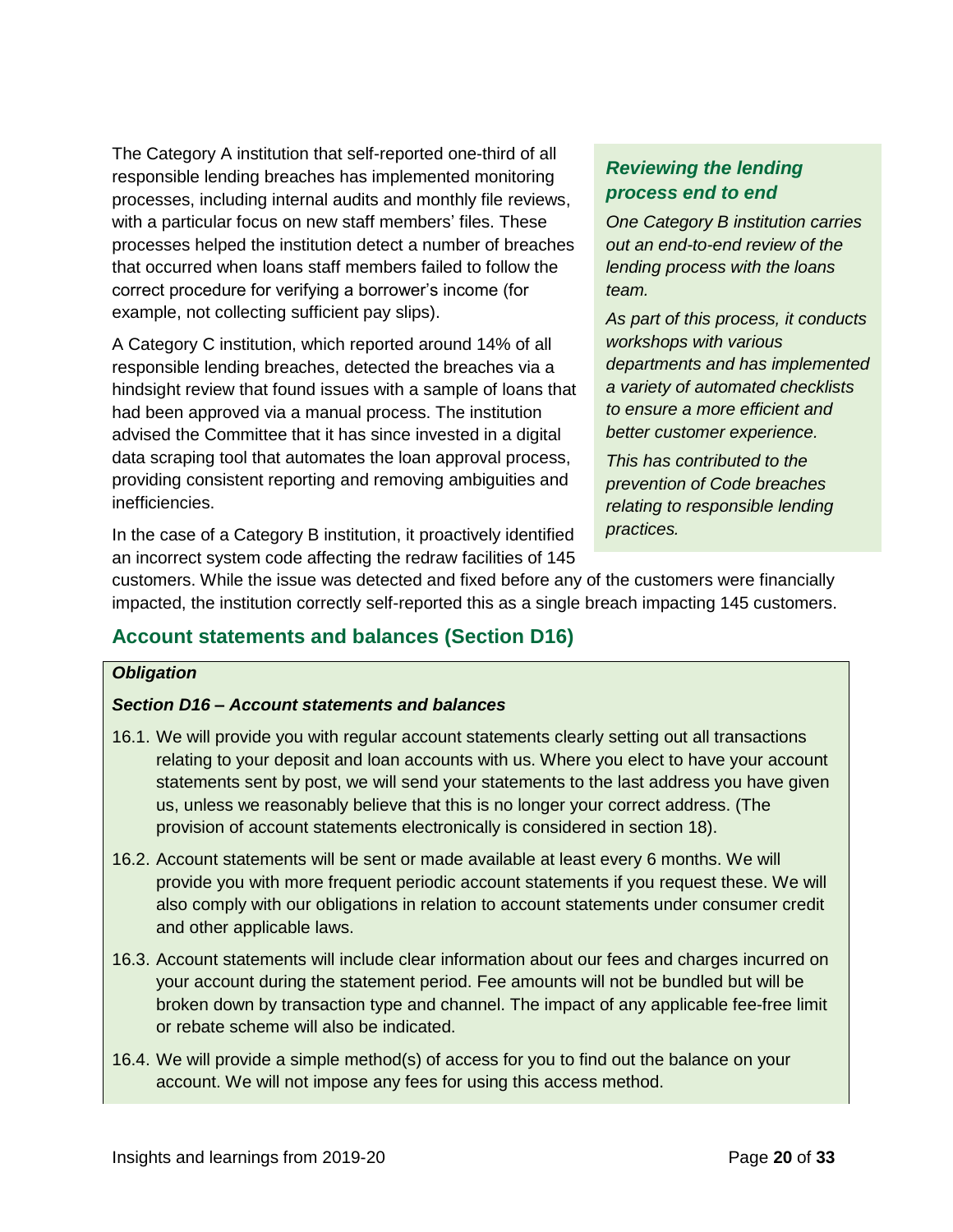16.5. This section does not apply to:

- passbook accounts, and
- accounts that are dormant.

#### **A snapshot of breach reporting relating to statement of accounts**

There were 89 breaches concerning account statements and balances in 2019–20. Almost three-quarters of those breaches were self-reported by one Category E institution. In our discussions with Code subscribers, the Committee sought to discover how their statement of account breaches were identified.

After not reporting a single statement of account breach in 2018–19, the Category E institution mentioned above, self-reported 64 breaches in 2019–20 as a result of a misunderstanding in how to complete the Breach Data Report. The breaches occurred when a system error prevented customers who had closed their accounts from being issued with online statements. As all the breaches had the same root cause, the Committee advised the institution that it should have reported a single breach that impacted 64 customers, rather than 64 individual breaches.

In the case of one Category B institution (which accounted for 40% of all statement of account breaches amongst subscribers of that size), a third-party provider sending out information to customers on the institution's behalf was found not to have sent customers a required email notification. Once the breach was identified, the institution worked with the provider to ensure that their systems were updated and tested.

# **Advertising Breaches (Section D1)**

#### *Obligation*

### *Section D1 – Advertising*

1.1. We will ensure our advertising and promotional material is not misleading or deceptive. We will not mislead or deceive you either by what we say or represent, or by omission (what we fail to say or represent). We will have regard to ASIC regulatory guidance about advertising financial products and services including credit when developing and reviewing our advertising and promotional material.

#### **A snapshot of advertising breach reporting**

Between them, 13 institutions self-reported 43 breaches of the Code's advertising obligations in 2019–20. Almost half (42%) of these breaches were self-reported by one Category A institution.

#### **Organisation-wide awareness of the Code**

This high-reporting Category A institution advised that most of its self-reported breaches came to light as a result of complaint and audit monitoring and were identified by staff in the Marketing Department. This indicates that a range of staff within the organisation are aware of their Code obligations and that the institution is not relying solely on the compliance/audit function to detect and report Code breaches.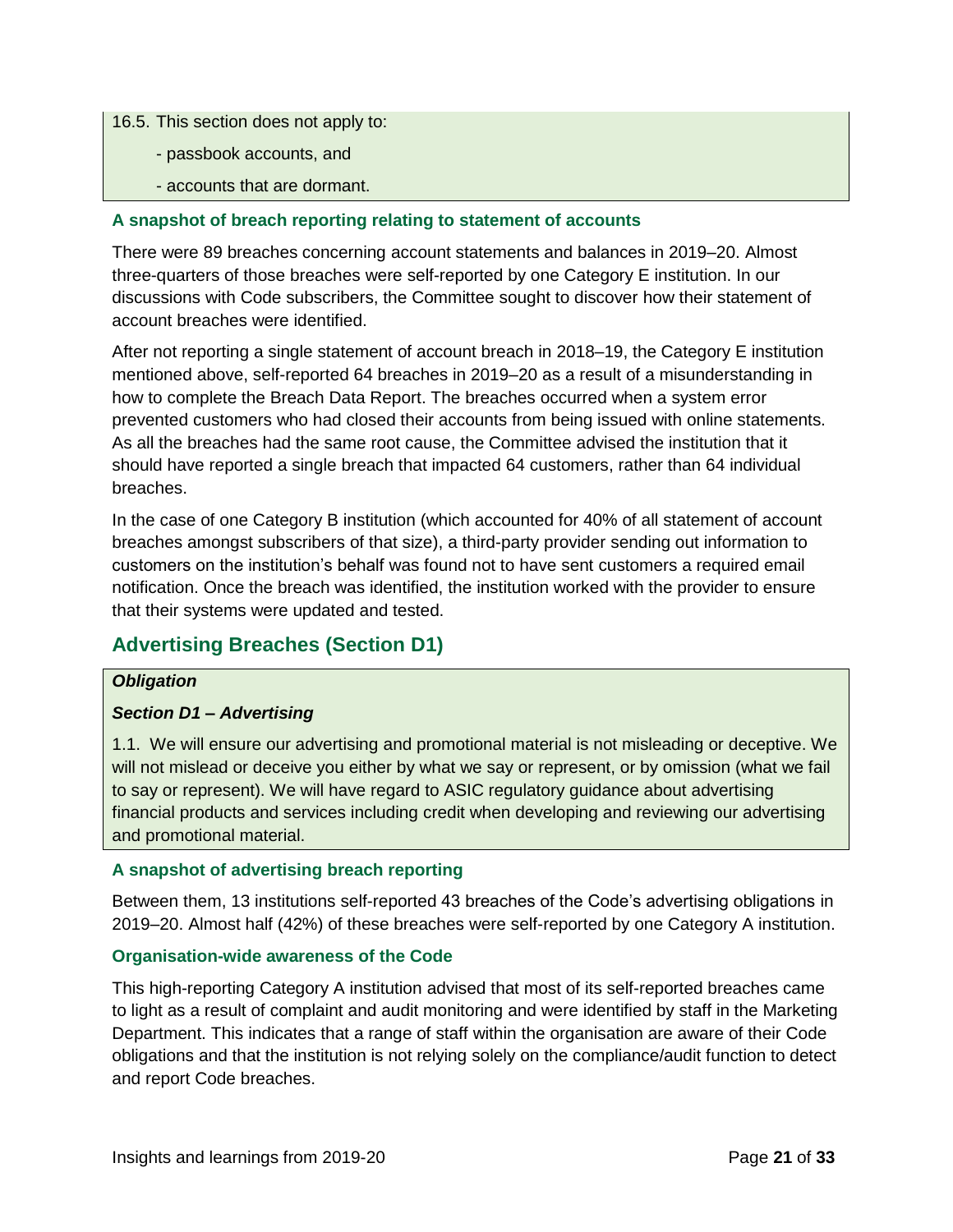# <span id="page-21-0"></span>**Identification and reporting of complaints**

A total of 27,041 complaints were self-reported in 2019–20, with 95% of all Code subscribers self-reporting at least one complaint. Of all complaints received during the year, just 1.4% were identified by subscribers as also being a Code breach. The Committee does not audit subscribers' data, so these figures have not been verified and only reflect subscribers' selfreporting.

As the nature of customer complaints and the way subscribers resolved them were covered in the Committee's 2019–20 Annual Report, <sup>12</sup> complaints were not a key area of focus of the ACS Verification Program. Where the Committee identified an issue with individual Code subscribers' complaints reporting, we raised it with them during the verification conference and provided feedback.

For example, one Category A institution advised that it does not currently capture the outcome of complaints as per definitions requested in the ACS. As a result, all complaints were listed under the outcome category 'other'.

The subscriber stated that complaints were resolved by working with the customer to achieve the best solution for all parties involved, including providing the customer with avenues for escalation of the complaints (e.g. referral to AFCA). The institution confirmed that in transitioning to the new Regulatory Guide 271, it will begin capturing this information as part of the data reporting requirements from October 2021.

# *Better resourcing improves dispute resolution timeframes*

*One Category A institution identified an issue with the length of time it was taking to resolve internal and external disputes within its contact centre.*

*To resolve the issue, the institution deployed a specialised team which separated the case work into internal dispute resolution cases and external dispute resolution cases, resulting in a significant reduction in dispute resolution timeframes across the board.*

# **Code breaches identified via complaints**

As part of the complaints reporting process, subscribers are required to provide the Committee with the number of complaints they received that also resulted in the identification of a Code breach. Furthermore, we expect subscribers to include all Code breaches identified through customer complaints in their overall breach numbers for the reporting period, and to provide an explanation in the Breach Data Report for why they considered a Code breach occurred.

### **Recommendations**

To ensure that they record all Code breaches, subscribers are encouraged to cross-check their complaints data with their breach data. Where a complaint also identifies a Code breach, this breach should be self-reported along with all other Code breaches, and an explanation provided in the Breach Data Report.

 $12$  Further analysis of the issues and products that were the focus of most customer complaints, as well as how subscribers resolved these complaints, can be found in our 2019–20 Annual Report. **[Table 3 in Appendix 2](#page-29-0)** of this report also provides analysis of high volumes of self-reported complaints for the reporting period.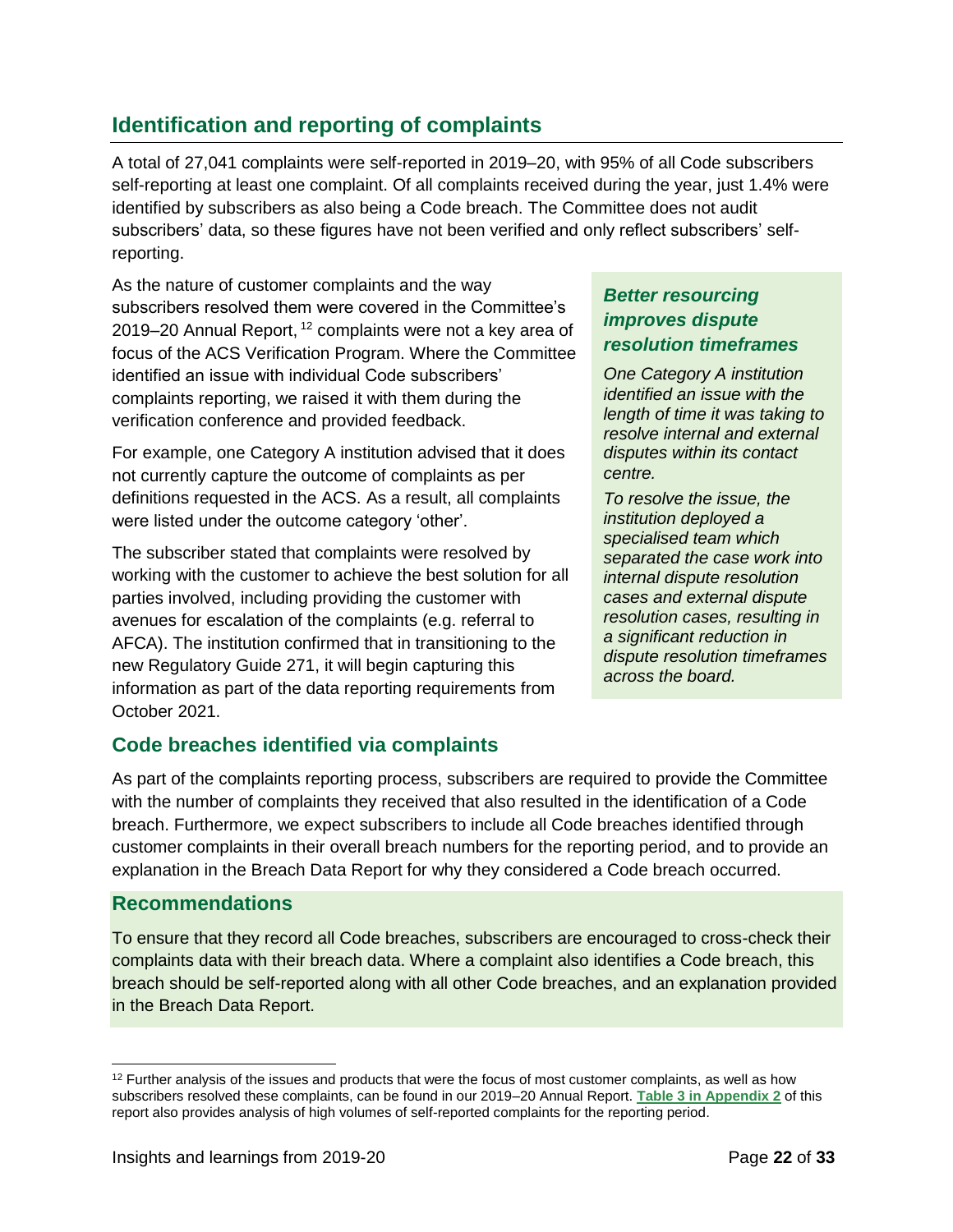Likewise, if a subscriber lists the identification method for a Code breach in the Breach Data Report as "customer" or "customer complaint", this should be reflected in the subscriber's complaints data.

As mentioned elsewhere in this report, the Committee encourages customer owned banking institutions to adopt a strong incident reporting culture.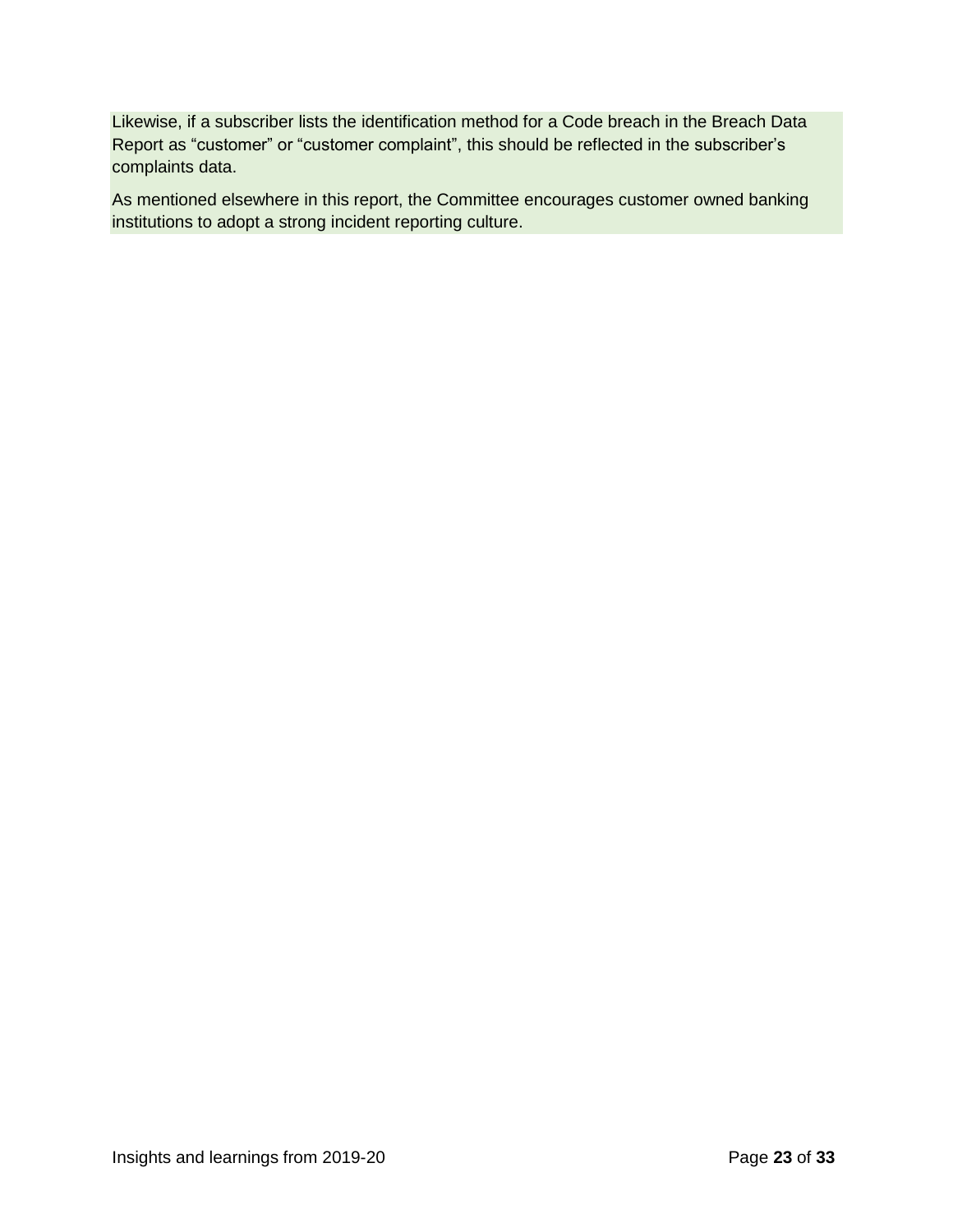# <span id="page-23-0"></span>**Understanding vulnerability**

As part of the 2019–20 ACS, Code subscribers were asked about their compliance monitoring activities in relation to vulnerable customers.

The majority of institutions across all size categories reported having conducted compliance reviews on responsible lending obligations involving vulnerable customers and dealing with customers in financial difficulty. Most subscribers in Categories B to E also said they reviewed their compliance with the Code's obligations for identifying and assisting customers affected by elder abuse.<sup>13</sup>

To gain a more complete picture of these activities, the Committee asked each of the participants in the ACS Verification Program to share their strategies for identifying and responding to customers in vulnerable circumstances, such as those experiencing financial difficulty. Encouragingly, institutions provided examples of actions relating to the protection of vulnerable customers.

# **Increasing staff awareness of vulnerability**

Supporting staff to recognise customers who are (or are at risk of becoming) vulnerable is a priority for many institutions. This is largely achieved by training front-line staff to identify signs of financial abuse, including instances of elder abuse, financial scams and fraud, and to respond with sensitivity and compassion.

One Category A institution implemented a training program for all staff in its branches and contact centres after becoming aware that several customers – particularly elderly customers in remote areas – were showing signs of vulnerability and financial abuse.

A Category D institution provided its staff with training in how to recognise customers who may be experiencing elder abuse. This was supported by regular manager meetings to workshop examples of elder abuse and discuss possible 'red flags' for front-line staff to look out for when dealing with customers. According to the institution, this has resulted in improved outcomes for its members.

# *Advocating for vulnerable customers*

*One Category A institution has appointed a Vulnerable Customer Advocate – a dedicated member of staff responsible for looking after vulnerable customers, including those who are victims of elder abuse.*

*While the Vulnerable Customer Advocate is a front-line staff member, they also work with other relevant departments to ensure vulnerable customers are provided with help and support across the business.*

# **Leveraging technology to protect vulnerable customers**

In response to the increasing number of scammers and fraudsters preying on vulnerable members of the community, some Code subscribers are investing in fraud prevention technology that monitors customer transactions for unusual activity and stops suspicious transactions from proceeding. One Category A Code subscriber leveraging this technology has

  $13$  Refer to Appendix L: Compliance monitoring activities of the 2019–20 Annual Report.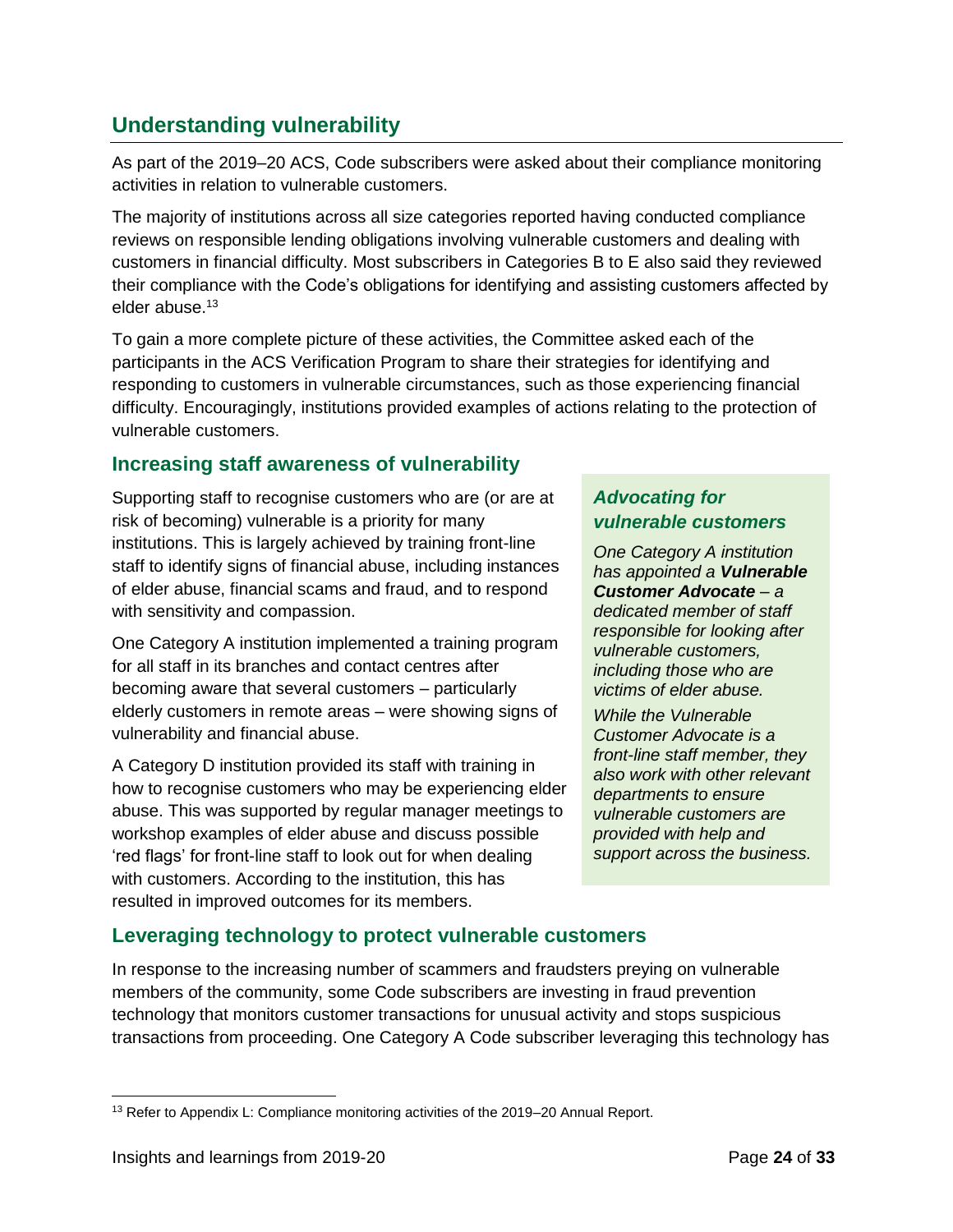also implemented a fraud awareness-raising program for staff and customers, which it rolls out via blogs and newsletter articles.

### **Empowering vulnerable customers**

One Category B institution has developed a Customer Service Charter that commits its staff to protecting vulnerable customers, including those experiencing financial abuse and family violence.

The Charter is published on the institution's website alongside the Code's 10 Key Promises and includes information and contact details for a range of support services for people in need.

# *Powers of Attorney - identifying misuse*

*Several Code subscribers identified instances of vulnerable customers experiencing financial abuse after being coerced into giving another person (often a relative) Enduring Power of Attorney over their financial affairs.*

*To protect vulnerable customers from misuse of an Enduring Power of Attorney, these Code subscribers have introduced a suite of measures, including documented policies and procedures to help staff manage Powers of Attorney; and training programs to help staff recognise the signs of financial abuse, particularly towards elderly customers by their relatives where the customer has signed a Power of Attorney.*

# **Recommendations**

All Code subscribers should prioritise the protection and treatment of vulnerable customers. Some institutions shared examples of practice demonstrating that they understand the importance of staff being able to identify customers experiencing, or at risk of, financial abuse and are putting in place strategies to protect and help them.

Code subscribers are encouraged to keep exploring ways to improve protections for vulnerable customers, and to consider implementing some of the examples mentioned here.

For our part, the Committee will continue to monitor the way Code subscribers deal with vulnerable customers, with further investigation to be carried out as part of the 2020-21 ACS data collection and verification program.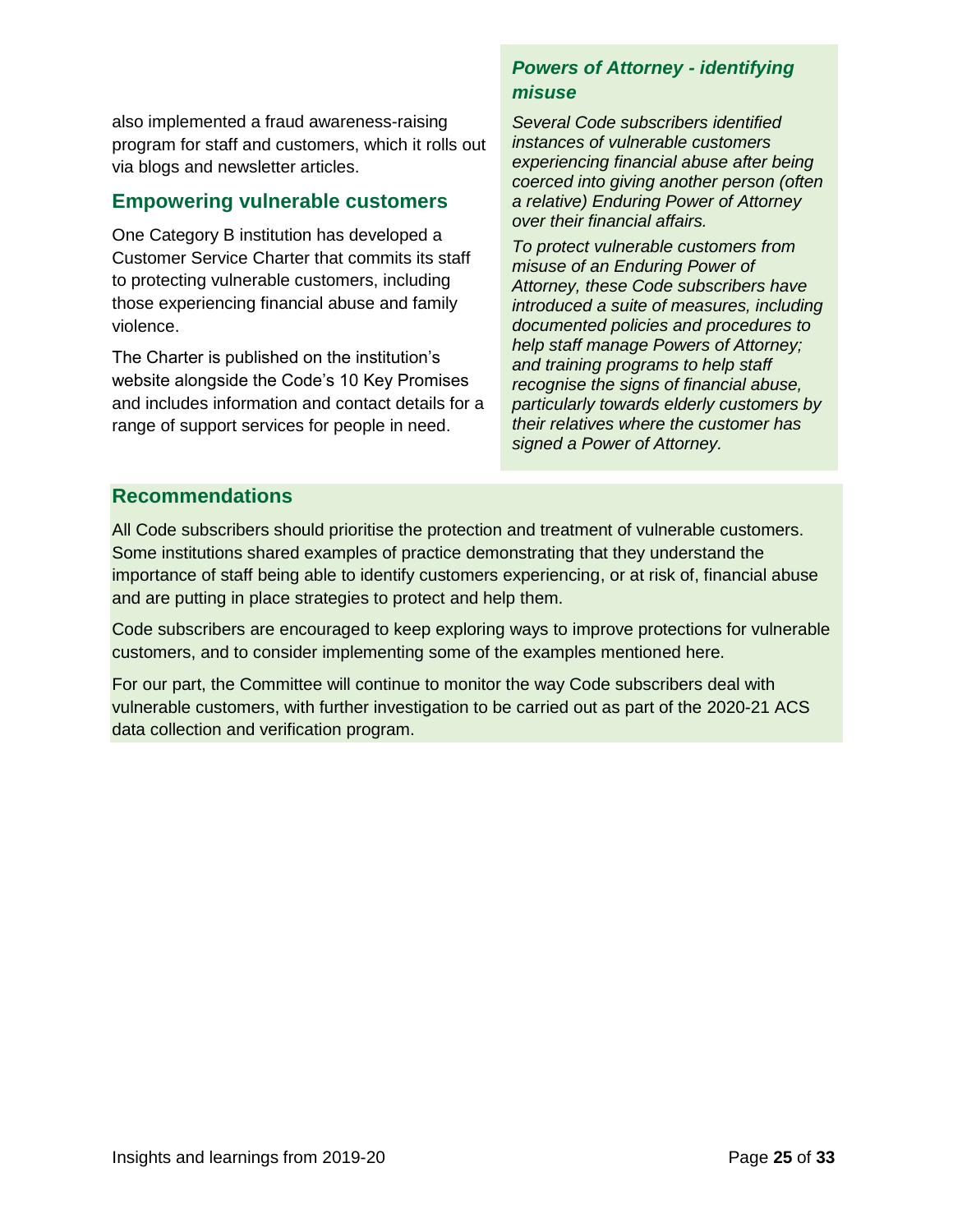# <span id="page-25-0"></span>**COVID-19 impact**

The COVID-19 pandemic presented the customer owned banking sector with significant and unexpected operational challenges during 2020. In our discussions with Code subscribers, we sought to find out to what extent their businesses were impacted by the pandemic, how they responded and what measures they had in place to assist their customers.

### **Business impact**

The biggest impact to business was the number of customers requesting loan deferral arrangements. This put pressure on institutions' customer service, sales and financial hardship teams and resulted in the need to redeploy staff from other areas of the business to assist with customer queries.

In most cases, customers who requested a loan deferral did so in the early stages of the pandemic as a preventative measure (i.e. in the event that they found themselves in financial difficulty at some point in the future), rather than because they needed financial assistance at the time of the request.

Code subscribers were able to tell the Committee exactly how many customers had asked for COVID-19 loan deferrals, as well as the number who remain on these arrangements. All institutions reported that the majority of their customers have now recommenced their loan repayments.

# **How institutions responded to COVID-19**

Code subscribers' responses to the pandemic focused on business continuity in two key areas: redeploying staff and assisting customers.

### **Redeploying staff**

Having experienced a sharp spike in customer enquiries from the onset of the pandemic, many Code subscribers – particularly Category A institutions – responded by making adjustments to their workforce. Staff from areas where there was less demand (for example, Business Development) were redeployed into areas with high customer contact, such as Customer Care and Financial Hardship, to assist with the increased number of requests for loan deferrals and other customer enquiries.

One Category A institution set up a new department specifically to assist its customers during the pandemic. The department responded to each individual customer, creating a tailored approach to their specific requirements. In a similar vein, one Category B institution appointed two staff members to work exclusively with each customer that requested a loan repayment deferral.

### **Assisting customers**

Ensuring that customers were informed and supported throughout the pandemic was a key priority for all Code subscribers.

Several institutions deployed technology to stay in touch with their customers and inform them about changes to products and services. Websites were updated to include FAQs and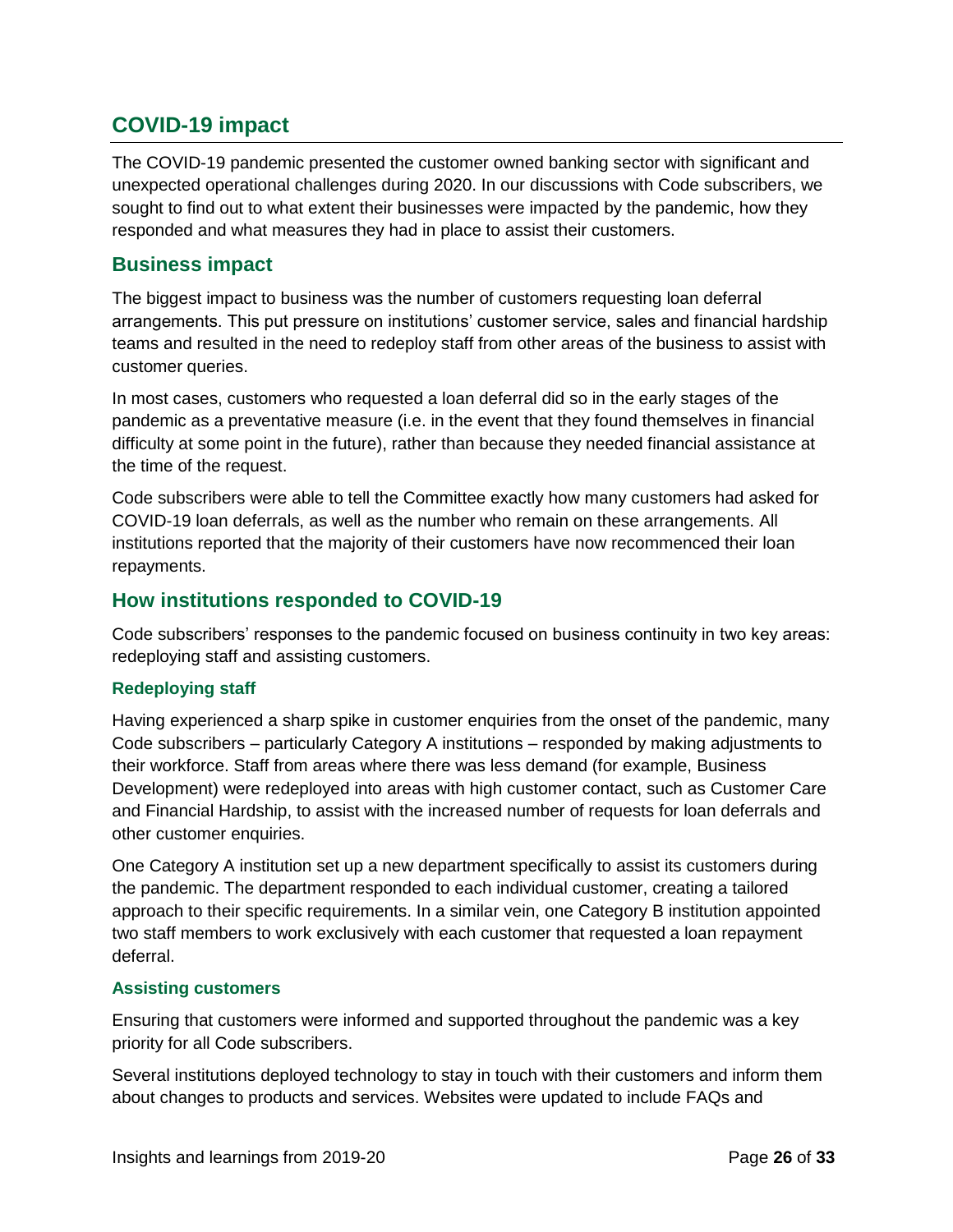information about accessing assistance and forms online, and some institutions developed apps to help customers access services remotely.

Although not affected by closures due to its rural location, one Category D Code subscriber nonetheless allowed customers who preferred not to visit a branch in person to provide account instruction remotely. The same Code subscriber also took steps to identify and support customers who had no digital presence to access their accounts remotely via internet banking and by using debit cards instead of passbooks.

Many Code subscribers took a personalised approach to supporting their customers throughout the pandemic. Institutions of all sizes reported contacting customers or members individually to discuss their specific needs.

One Category B institution implemented a call-out program in response to COVID-19 that saw staff proactively telephone vulnerable customers to offer support. Staff at the same institution also visited elderly customers to discuss their needs and offer assistance.

One Category A institution established a dedicated hotline for healthcare workers to support them during the pandemic. Another Category A Code subscriber, having noted that several customers were withdrawing large amounts of cash during the early stages of the pandemic, met with these customers to determine why and provide assistance where needed.

### *Cool in a crisis*

*A few weeks prior to the pandemic hitting, one Category B institution conducted a "crisis scenario" exercise to test its procedures, prepare its staff and understand areas of risk to the business in the event of an unforeseen disruption.*

*The exercise enabled the institution to improve its crisis response strategy in time for the initial lockdown, and its workforce was well prepared to move quickly to a work-fromhome arrangement. The institution also recognised the need to give customers a choice in how they continued to do their banking and being regionally located, chose to keep all its branches open.*

# **Recommendations**

The Committee saw examples of customer owned banks engaging well with its members during the COVID-19 pandemic.

The Committee encourages all subscribers to provide an appropriate level of support and commitment in their day-to-day operations, even as Australia recovers from the economic and social impacts of COVID-19. Institutions should review the interim measures they employed in response to the pandemic – including different ways of working for staff, new technologies and personalised approaches to meeting customer needs – and consider implementing them permanently.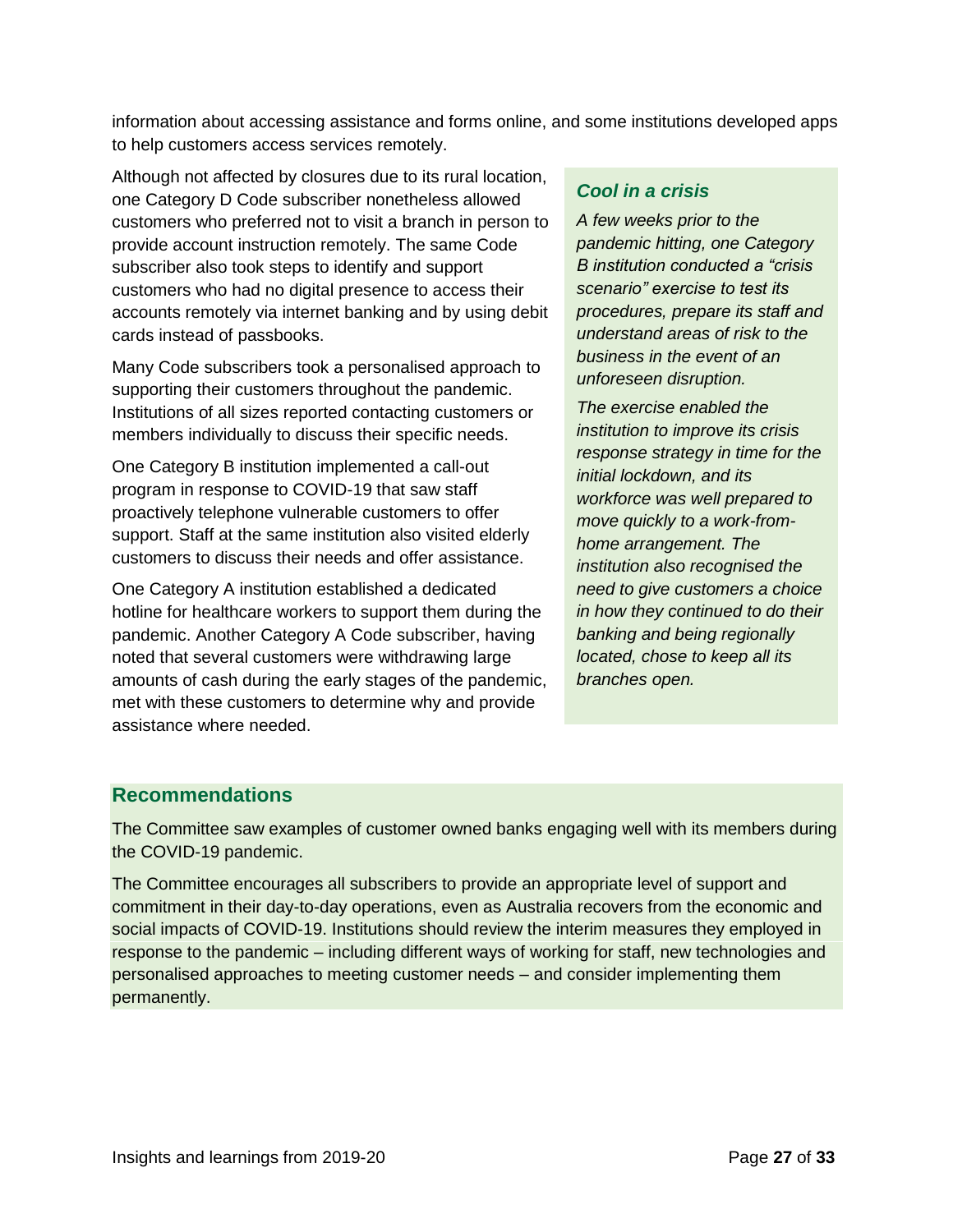# <span id="page-27-0"></span>**Conclusion**

The ACS Verification Program is a vital component of the Committee's monitoring activities. It allows us to validate and interpret the data we receive from Code subscribers, and to have meaningful discussions about what they are doing well and areas for improvement. Importantly, the Program also provides us – and subscribers – with insight into where the industry sits in terms of breach reporting, Code compliance and best practice.

Overall, subscribers have demonstrated a positive approach to their compliance monitoring and breach data reporting for the 2019–20 reporting period. As this report indicates, some institutions need to examine their monitoring and reporting culture and processes to ensure they are identifying and capturing all Code breaches, while others should closely review how they interpret specific Code obligations to ensure they match the Committee's expectations.

The data and information contained in this report provides valuable insights into emerging issues on risk and compliance, along with recommendations from the Committee and examples of better practice from some of the institutions that participated in the 2019–20 ACS Verification Program. We expect all Code-subscribing customer owned banking institutions to consider implementing the recommendations and examples for their organisation.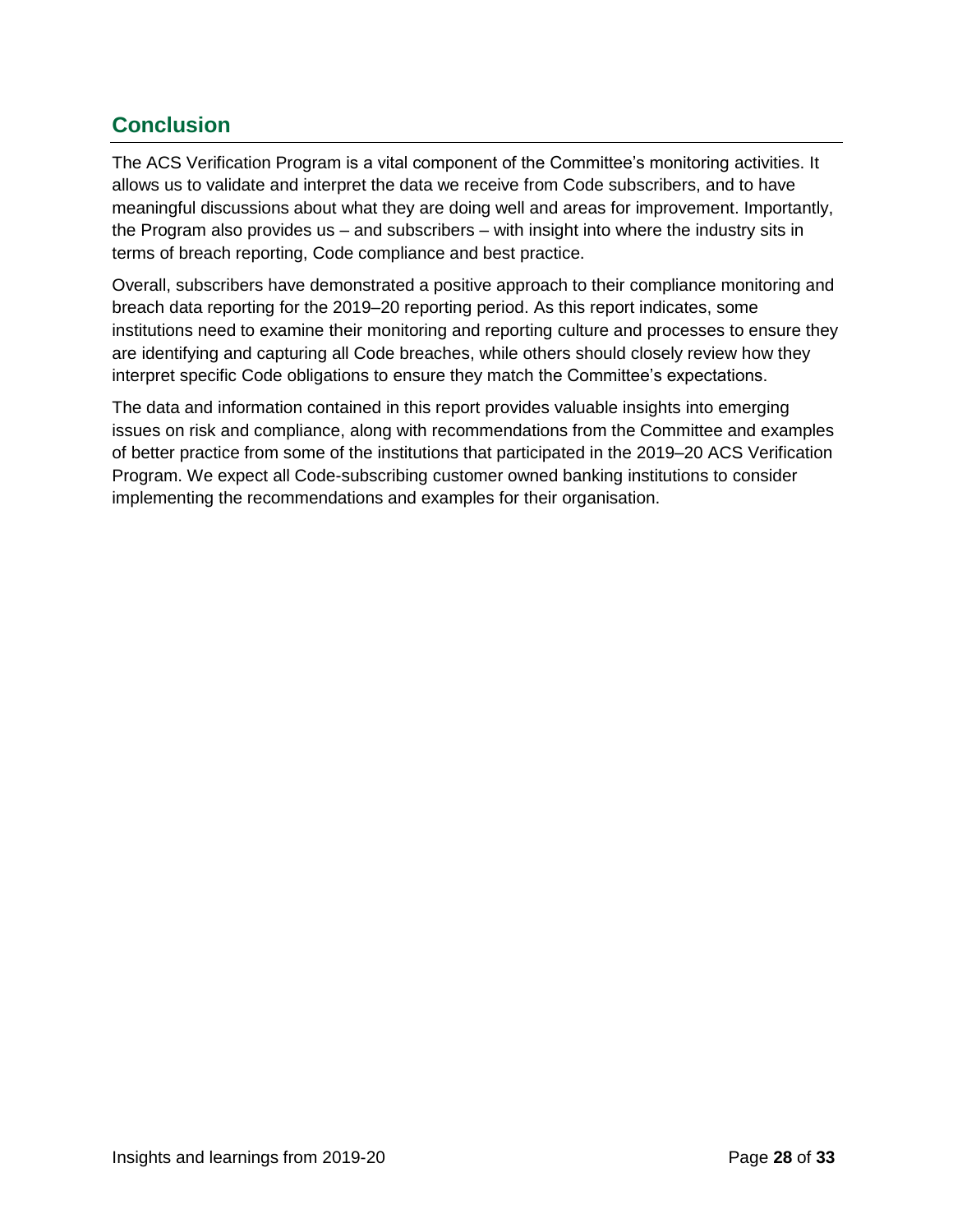# <span id="page-28-0"></span>**Appendix 1: Participating Code institutions**

| <b>Size of Code institution</b>                     | <b>NSW</b>     | <b>Qld</b> | <b>SA</b>      | <b>Tas</b> | <b>Vic</b> | <b>Total</b> |
|-----------------------------------------------------|----------------|------------|----------------|------------|------------|--------------|
| Category A<br>(over \$2b in assets)                 | $\overline{4}$ | 4          | $\overline{2}$ |            | 3          | 13           |
| Category B<br>(between \$1b and \$2b in assets)     | 4              |            | 1              |            |            | 5            |
| Category C<br>(between \$500m and \$1b in assets)   | $\mathcal{P}$  | 1          |                | 1          |            |              |
| Category D<br>(between \$200m and \$500m in assets) | 1              |            |                |            |            | 2            |
| Category E<br>(under \$200m in assets)              | 1              |            |                |            |            |              |
| <b>Total</b>                                        | 12             | 5          | 3              | 1          | 4          | 25           |

*Table 1: Number of participating Code institutions by size and location of head office*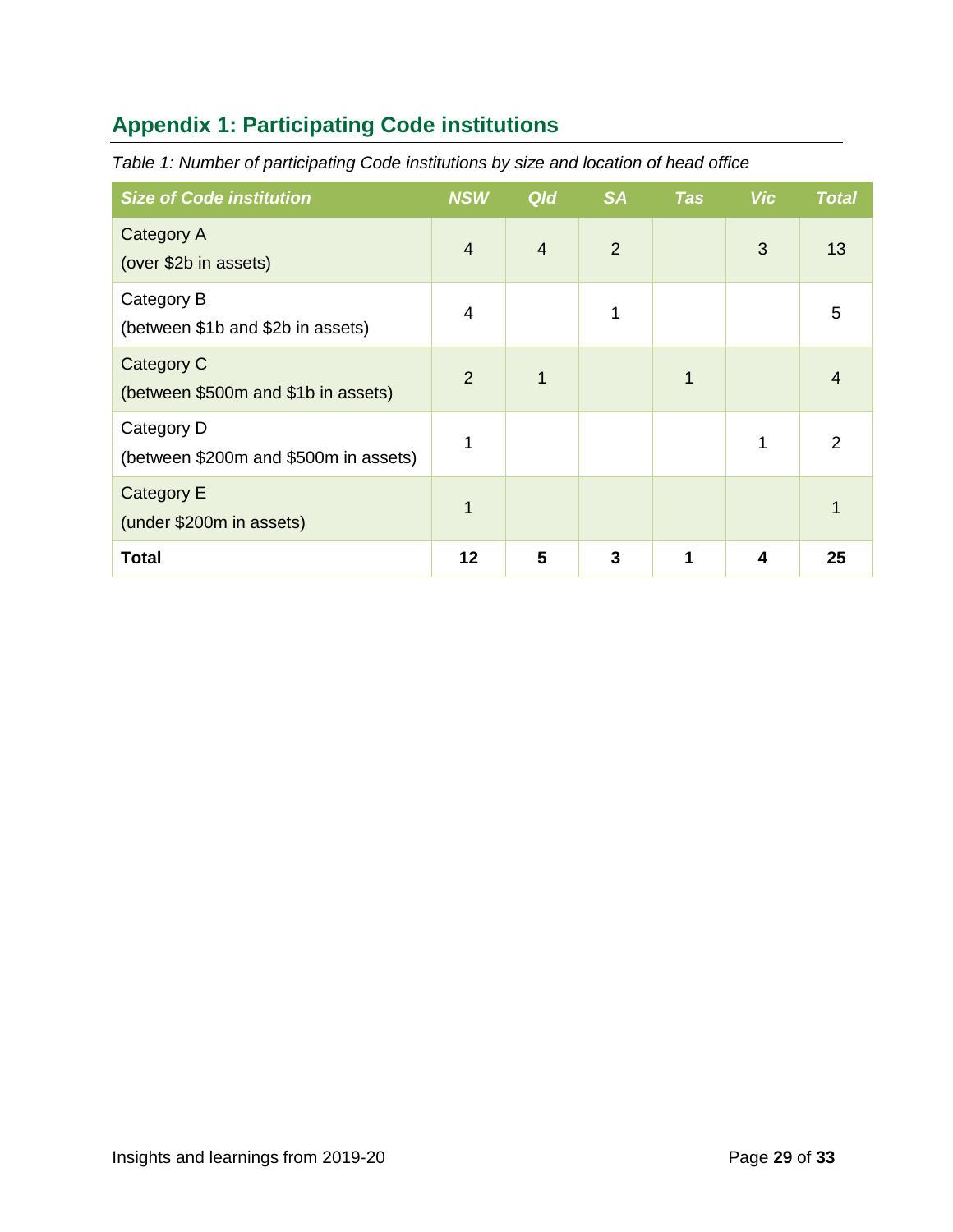# <span id="page-29-0"></span>**Appendix 2: Areas of concern**

| <b>Service</b><br><b>Standards</b>                               | <b>Number of Code</b><br>institutions self-<br>reporting breaches<br>of this Service Std. | Number of Code institutions who self-reported high number<br>of breaches                                                                                                                                                                                          |
|------------------------------------------------------------------|-------------------------------------------------------------------------------------------|-------------------------------------------------------------------------------------------------------------------------------------------------------------------------------------------------------------------------------------------------------------------|
| <b>KP5 Deliver</b><br>high customer<br>service                   | 15<br>25% of total Code<br>institutions                                                   | 3 Cat A institutions self-reported 83% (including 51%<br>by one Cat A institution) and<br>7 Code institutions self-reported 15% of total breaches<br>of KP5.                                                                                                      |
| <b>KP8 Comply</b><br>with legal &<br>industry<br>obligations     | 20<br>33% of total Code<br>institutions                                                   | 2 Cat A institutions self-reported 57% and<br>$\bullet$<br>4 Code institutions (3 Cat A and 1 Cat C) self-reported<br>$\bullet$<br>25% of total breaches of KP8.                                                                                                  |
| D <sub>2</sub> product<br>information                            | 18<br>30% of total Code<br>institutions                                                   | 1 Cat A institution self-reported 41% 1 Cat A institution<br>self-reported 15% of total breaches of D2.                                                                                                                                                           |
| D <sub>3</sub> Interest<br>rates, fees and<br>charges            | 25<br>42% of total Code<br>institutions                                                   | 2 Cat A institutions self-reported 35% of total breaches<br>of D <sub>3</sub> .                                                                                                                                                                                   |
| <b>D16 Statement</b><br>of accounts                              | 13<br>22% of total Code<br>institutions                                                   | 1 Cat E institution self-reported 72% of total breaches<br>of D16.                                                                                                                                                                                                |
| D <sub>6</sub><br>Responsible<br>lending<br>practices            | 16<br>27% of total Code<br>institutions                                                   | 1 Cat A institution self-reported 33% and<br>3 Code institutions self-reported 36% of total breaches<br>of D6.                                                                                                                                                    |
| D <sub>23</sub><br><b>Information</b><br>privacy and<br>security | 33<br>55% of total Code<br>institutions                                                   | 1 Cat A institutions self-reported 57% of total breaches<br>of D23.<br>2 Code institutions self-reported over 100 breaches<br>each.<br>3 Code institutions self-reported over 50 breaches<br>each.<br>8 Code institutions self-reported over 10 breaches<br>each. |
| D1 Advertising                                                   | 13                                                                                        | 1 Cat A institution self-reported 42% of total breaches<br>of D1.                                                                                                                                                                                                 |

*Table 2: A*nalysis of high volumes of self-reported Code breaches in 2019–20<sup>14</sup>

 <sup>14</sup> As per Table 16 of the **[COBCCC Annual Report 2019-20](https://www.cobccc.org.au/app/uploads/2020/12/COBCCC-Annual-Report-2019-20.pdf)**, page 46.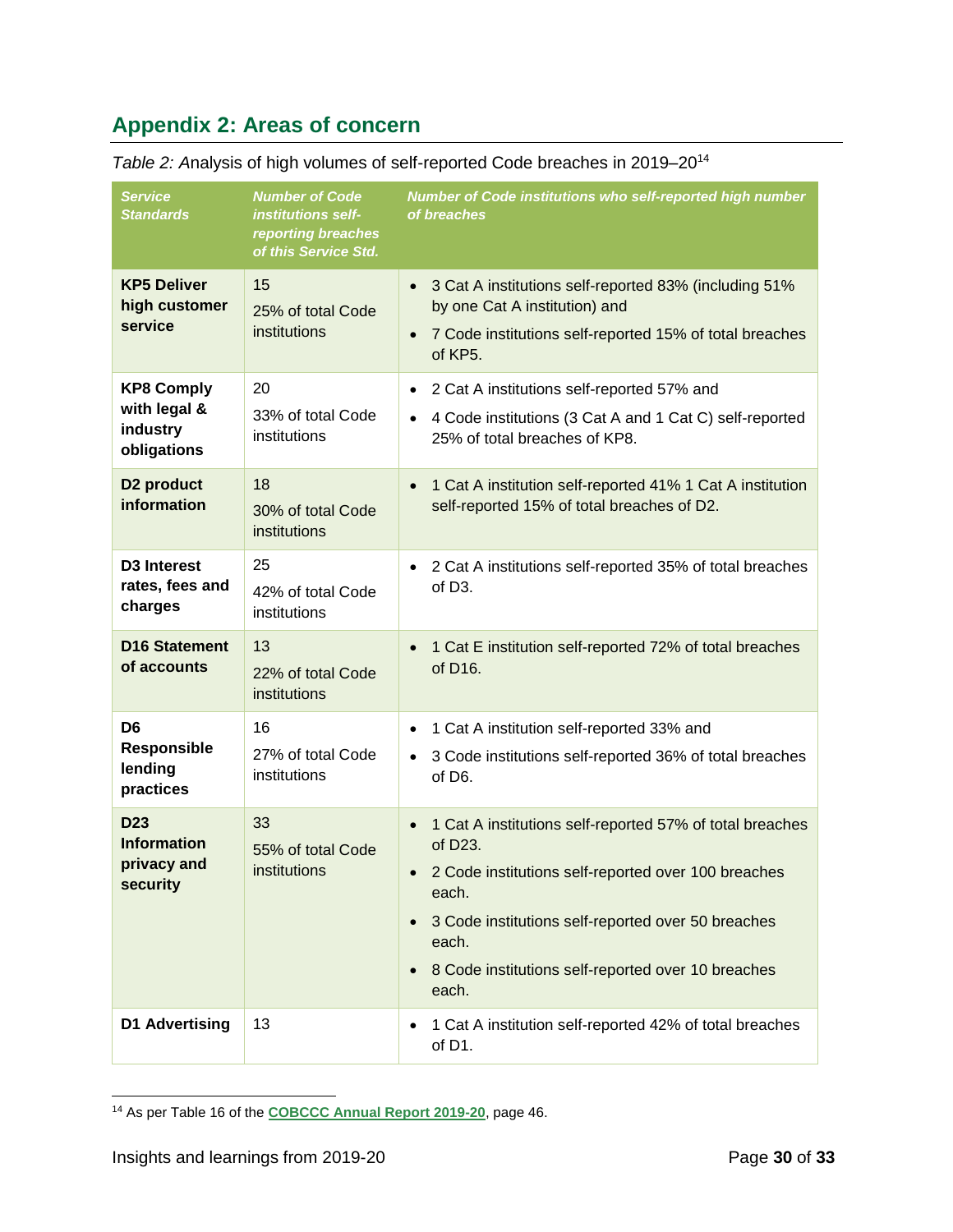| <b>Service</b><br><b>Standards</b> | <b>Number of Code</b><br><i>institutions self-</i><br><b>reporting breaches</b><br>of this Service Std. | Number of Code institutions who self-reported high number<br>of breaches' |
|------------------------------------|---------------------------------------------------------------------------------------------------------|---------------------------------------------------------------------------|
|                                    | 22% of total Code<br>institutions                                                                       |                                                                           |

# *Table 3: Analysis of high volumes of self-reported complaints in 2019–20<sup>15</sup>*

| <b>Complaints</b>                            | <b>Number of Code</b><br>institutions self-<br>reporting complaints in<br>this area | Number of Code institutions who self-reported high<br>number of complaints                                                                                                                                                                                                                                                                                         |
|----------------------------------------------|-------------------------------------------------------------------------------------|--------------------------------------------------------------------------------------------------------------------------------------------------------------------------------------------------------------------------------------------------------------------------------------------------------------------------------------------------------------------|
| <b>Product: Credit</b>                       | 46<br>77% of total Code<br>institutions                                             | • 6 Cat A institutions self-reported 77% of total<br>complaints concerning credit, including one<br>institution self-reporting over 1,000 and two<br>institutions self-reporting over 500 complaints each.                                                                                                                                                         |
| <b>Product:</b><br><b>Deposit taking</b>     | 51<br>85% of total Code<br>institutions                                             | • 4 Cat A institutions self-reported over 1,000 each,<br>representing 70% of total complaints concerning<br>deposit taking products.<br>• 8 institutions self-reporting over 100 complaints<br>each, representing 22% of total complaints<br>concerning deposit taking products.                                                                                   |
| <b>Product:</b><br><b>Payment</b><br>systems | 47<br>78% of total Code<br>institutions                                             | 2 Cat A institutions self-reported over 1,000 each,<br>$\bullet$<br>representing 70% of complaints concerning payment<br>systems.<br>6 institutions self-reported over 100 complaints each,<br>representing 21% of total complaints concerning<br>payments systems (including 1 Cat A institution<br>representing 9% and 1 Cat E institutions<br>representing 2%). |
| <b>Issue: Advice</b>                         | 27<br>45% of total Code<br>institutions                                             | 3 Cat A institutions self-reported over 100 complaints<br>$\bullet$<br>each, representing 77% of total complaints<br>concerning advice issues.                                                                                                                                                                                                                     |
| <b>Issue: Charges</b>                        | 39<br>65% of total Code<br>institutions                                             | • 4 Cat A institutions self-reported 82% of total<br>complaints concerning charge issues, including one<br>institutions self-reporting over 1,000 complaints.<br>1 Cat D institution self-reported over 100 complaints,<br>representing 2% of total complaints concerning<br>charge issues.                                                                        |

<sup>15</sup> As per Table 26 of the **[COBCCC Annual Report 2019-20](https://www.cobccc.org.au/app/uploads/2020/12/COBCCC-Annual-Report-2019-20.pdf)**, page 67.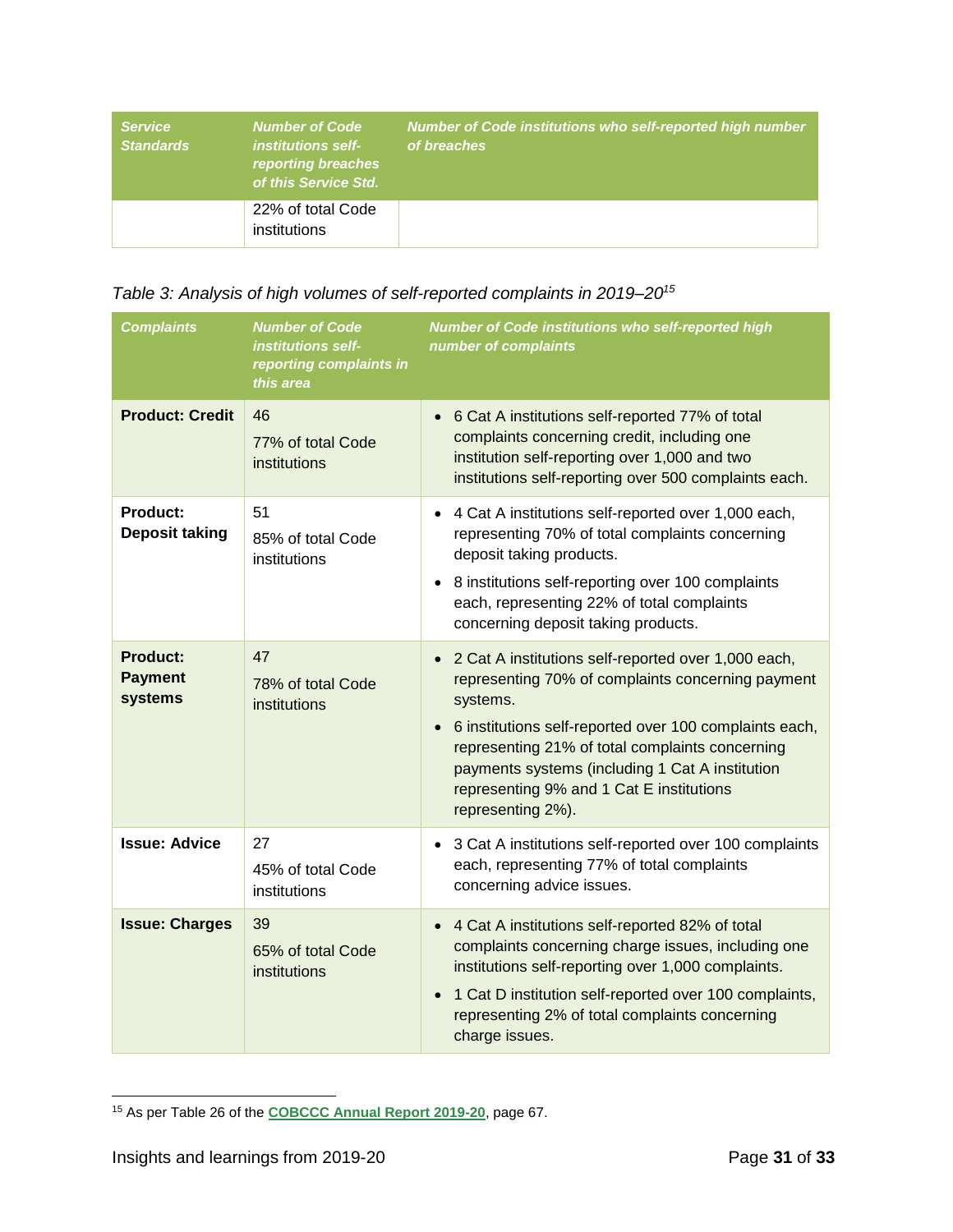| <b>Complaints</b>                                | <b>Number of Code</b><br><i>institutions self-</i><br>reporting complaints in<br>this area | <b>Number of Code institutions who self-reported high</b><br>number of complaints                                                                                                                                                       |
|--------------------------------------------------|--------------------------------------------------------------------------------------------|-----------------------------------------------------------------------------------------------------------------------------------------------------------------------------------------------------------------------------------------|
| Issue:<br><b>Disclosure</b>                      | 33<br>55% of total Code<br>institutions                                                    | • 3 Cat A institutions self-reported about 500<br>complaints each, representing 89% of total<br>complaints concerning disclosure issues.                                                                                                |
| Issue:<br><b>Financial</b><br><b>Difficulty</b>  | 30<br>50% of total Code<br>institutions                                                    | • 2 Cat A institutions self-reported over 100 complaints<br>each, representing 53% of total complaints<br>concerning financial difficulty issues.                                                                                       |
| <b>Issue: Decision</b><br>by Code<br>institution | 36<br>60% of total Code<br>institutions                                                    | • 4 Cat A institutions self-reported 83% of total<br>complaints concerning decisions by Code<br>institutions, including one institution self-reporting<br>over 2,000 complaints (65%).                                                  |
| Issue:<br><b>Instructions</b>                    | 35<br>58% of total Code<br>institutions                                                    | 2 Cat A institutions self-reported 76% of total<br>complaints concerning instructions issues.                                                                                                                                           |
| <b>Issue: Privacy</b>                            | 32<br>53% of total Code<br>institutions                                                    | 2 Cat A institutions self-reported 59% of total<br>$\bullet$<br>complaints concerning privacy issues.                                                                                                                                   |
| <b>Issue: Service</b>                            | 42<br>70% of total Code<br>institutions                                                    | 2 Cat A self-reported over 1,000 complaints each,<br>$\bullet$<br>representing 54% of total complaints concerning<br>service issues.<br>8 institutions self-reported 37% of total complaints<br>$\bullet$<br>concerning service issues. |
| <b>Issue: ATM</b><br><b>Transactions</b>         | 26<br>43% of total Code<br>institutions                                                    | 2 Cat A institutions self-reported 64% of total<br>$\bullet$<br>complaints concerning ATM transaction issues.                                                                                                                           |
| Issue:<br><b>Transactions</b>                    | 47<br>78% of total Code<br>institutions                                                    | 5 institutions self-reported over 100 complaints each,<br>$\bullet$<br>representing 85% of total complaints concerning<br>transaction issues.                                                                                           |
| Outcome:<br><b>Other</b>                         | 9<br>15% of total Code<br>institutions                                                     | 1 Cat A institution advised that it does not currently<br>capture the outcome of complaints as per definitions<br>requested in the ACS.                                                                                                 |